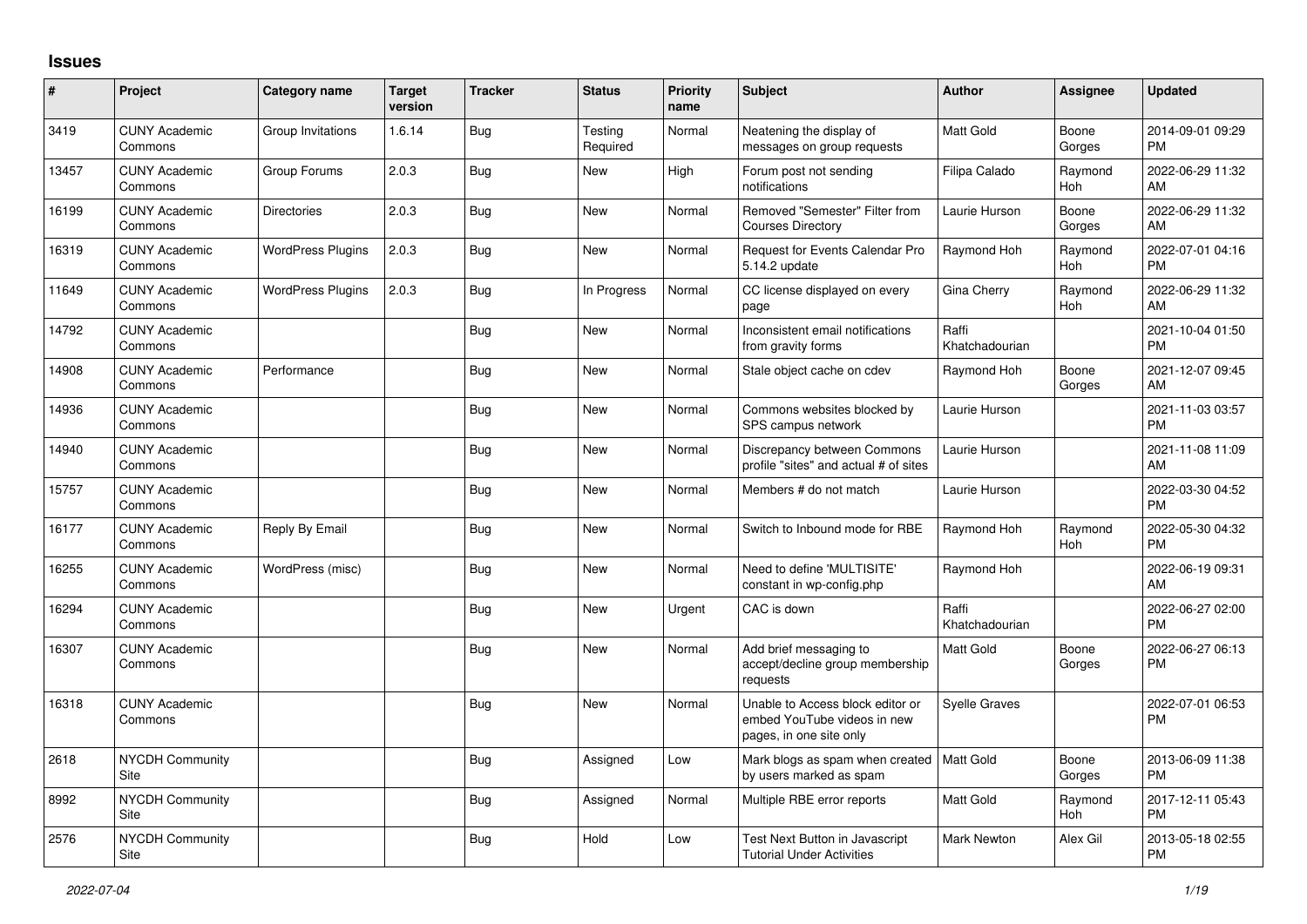| #     | Project                         | Category name            | <b>Target</b><br>version | <b>Tracker</b> | <b>Status</b>        | <b>Priority</b><br>name | <b>Subject</b>                                                                                               | <b>Author</b>           | <b>Assignee</b>  | <b>Updated</b>                |
|-------|---------------------------------|--------------------------|--------------------------|----------------|----------------------|-------------------------|--------------------------------------------------------------------------------------------------------------|-------------------------|------------------|-------------------------------|
| 15516 | <b>CUNY Academic</b><br>Commons | <b>WordPress Plugins</b> |                          | Bug            | Reporter<br>Feedback | Normal                  | Can't publish or save draft of post<br>on wordpress.com                                                      | Raffi<br>Khatchadourian | Raymond<br>Hoh   | 2022-03-02 05:52<br>PM.       |
| 16245 | <b>CUNY Academic</b><br>Commons | WordPress (misc)         |                          | <b>Bug</b>     | Reporter<br>Feedback | Normal                  | Save Button missing on<br>WordPress Profile page                                                             | scott voth              | Raymond<br>Hoh   | 2022-06-16 03:09<br><b>PM</b> |
| 3691  | <b>CUNY Academic</b><br>Commons | <b>WordPress Plugins</b> | Future<br>release        | Bug            | <b>New</b>           | Normal                  | <b>WPMU Domain Mapping</b><br>Debugging on cdev                                                              | Raymond Hoh             | <b>Matt Gold</b> | 2014-12-12 09:04<br>AM        |
| 4535  | <b>CUNY Academic</b><br>Commons | My Commons               | Future<br>release        | Bug            | <b>New</b>           | Low                     | My Commons filter issue                                                                                      | scott voth              | Raymond<br>Hoh   | 2015-09-01 11:17<br>AM        |
| 5282  | <b>CUNY Academic</b><br>Commons | Social Paper             | Future<br>release        | <b>Bug</b>     | <b>New</b>           | Normal                  | Replying via email directs to paper<br>but not individual comment.                                           | Marilyn Weber           | Raymond<br>Hoh   | 2016-03-02 01:48<br><b>PM</b> |
| 5488  | <b>CUNY Academic</b><br>Commons | Social Paper             | Future<br>release        | Bug            | New                  | Normal                  | Add a "last edited by" field to<br>Social Paper group directories                                            | <b>Boone Gorges</b>     |                  | 2016-04-21 10:05<br><b>PM</b> |
| 6749  | <b>CUNY Academic</b><br>Commons | Events                   | Future<br>release        | Bug            | <b>New</b>           | Low                     | BPEO iCal request can trigger<br>very large number of DB queries                                             | <b>Boone Gorges</b>     | Raymond<br>Hoh   | 2016-11-15 10:09<br><b>PM</b> |
| 6755  | <b>CUNY Academic</b><br>Commons | WordPress (misc)         | Future<br>release        | Bug            | <b>New</b>           | Normal                  | Cannot Deactivate Plugin                                                                                     | Laura Kane              |                  | 2016-11-16 01:12<br><b>PM</b> |
| 7022  | <b>CUNY Academic</b><br>Commons | Announcements            | Future<br>release        | Bug            | <b>New</b>           | Normal                  | Sitewide announcements should<br>be displayed on, and dismissable<br>from, mapped domains                    | <b>Boone Gorges</b>     | Boone<br>Gorges  | 2018-03-22 10:18<br>AM        |
| 7663  | <b>CUNY Academic</b><br>Commons | Social Paper             | Future<br>release        | Bug            | <b>New</b>           | Normal                  | Social Paper notifications not<br>formatted correctly on secondary<br>sites                                  | <b>Boone Gorges</b>     | Boone<br>Gorges  | 2018-04-16 03:52<br><b>PM</b> |
| 7981  | <b>CUNY Academic</b><br>Commons | Social Paper             | Future<br>release        | Bug            | <b>New</b>           | Normal                  | Social Paper comments should<br>not go to spam                                                               | Luke Waltzer            | Boone<br>Gorges  | 2018-04-16 03:52<br><b>PM</b> |
| 9926  | <b>CUNY Academic</b><br>Commons | <b>WordPress Plugins</b> | Future<br>release        | <b>Bug</b>     | New                  | Normal                  | twitter-mentions-as-comments<br>cron jobs can run long                                                       | Boone Gorges            | Boone<br>Gorges  | 2018-10-24 12:34<br><b>PM</b> |
| 11024 | <b>CUNY Academic</b><br>Commons | WordPress (misc)         | Future<br>release        | Bug            | <b>New</b>           | Normal                  | Subsites should not show "you<br>should update your .htaccess<br>now" notice after permalink setting<br>save | Boone Gorges            |                  | 2019-01-28 01:35<br><b>PM</b> |
| 11243 | <b>CUNY Academic</b><br>Commons | <b>BuddyPress</b> (misc) | Future<br>release        | <b>Bug</b>     | New                  | Normal                  | Audit bp-custom.php                                                                                          | Raymond Hoh             | Raymond<br>Hoh   | 2022-04-26 11:59<br>AM        |
| 11392 | <b>CUNY Academic</b><br>Commons |                          | Future<br>release        | Bug            | <b>New</b>           | Normal                  | Migrate users away from<br><b>StatPress</b>                                                                  | Boone Gorges            |                  | 2019-04-23 03:53<br><b>PM</b> |
| 12573 | <b>CUNY Academic</b><br>Commons | <b>WordPress Plugins</b> | Future<br>release        | <b>Bug</b>     | New                  | Normal                  | <b>CommentPress Core Issues</b>                                                                              | scott voth              |                  | 2020-03-24 04:32<br><b>PM</b> |
| 13331 | <b>CUNY Academic</b><br>Commons | Site cloning             | Future<br>release        | <b>Bug</b>     | New                  | Normal                  | Combine Site Template and Clone<br>operations                                                                | Boone Gorges            | Jeremy Felt      | 2021-11-19 12:39<br>PM        |
| 14496 | <b>CUNY Academic</b><br>Commons | Domain Mapping           | Future<br>release        | <b>Bug</b>     | New                  | Normal                  | Mapped domain SSO uses<br>third-party cookies                                                                | Raymond Hoh             | Raymond<br>Hoh   | 2021-05-24 04:03<br>PM        |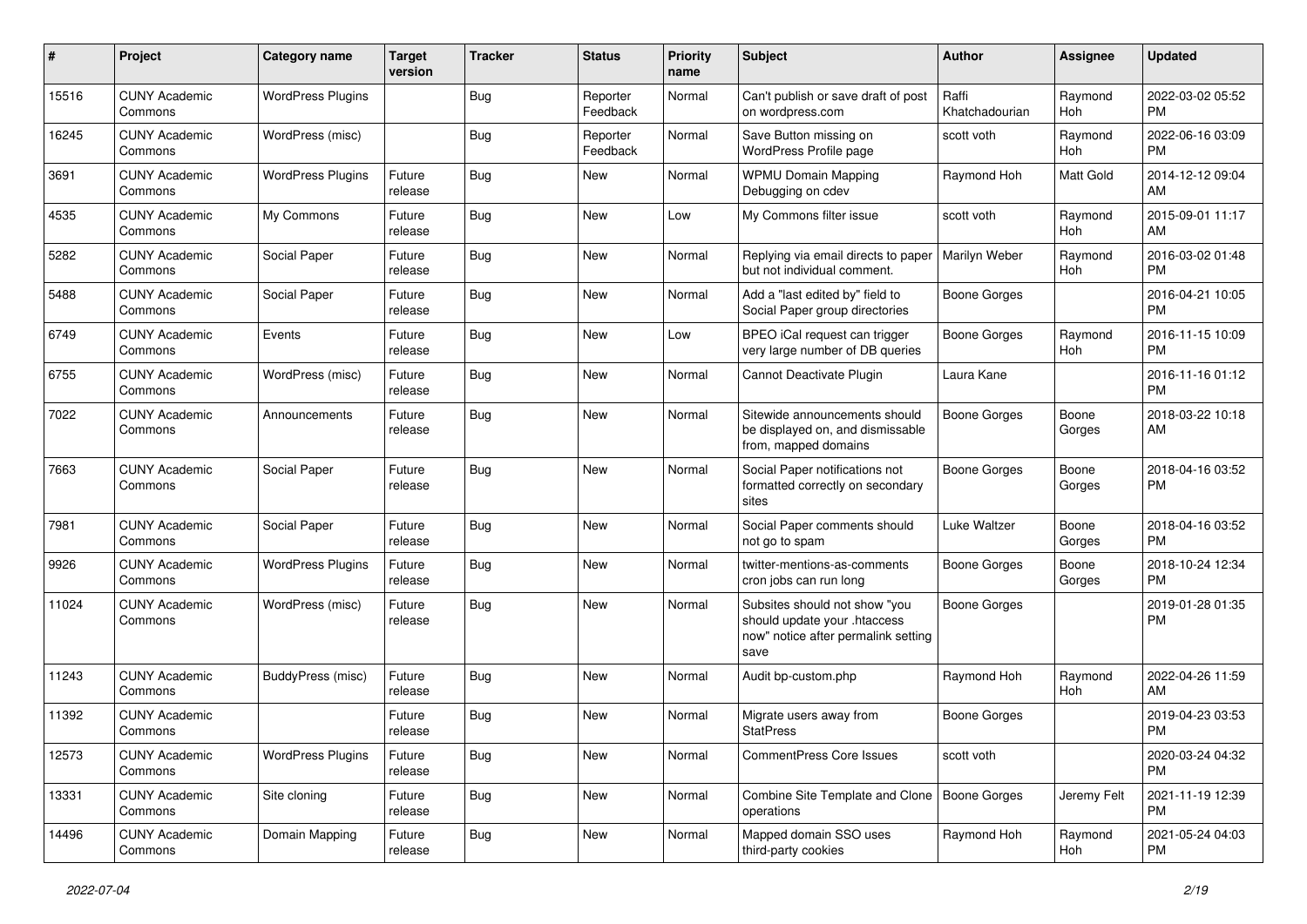| #     | Project                         | Category name              | <b>Target</b><br>version | Tracker    | <b>Status</b>        | <b>Priority</b><br>name | <b>Subject</b>                                                                                  | <b>Author</b>           | Assignee            | <b>Updated</b>                |
|-------|---------------------------------|----------------------------|--------------------------|------------|----------------------|-------------------------|-------------------------------------------------------------------------------------------------|-------------------------|---------------------|-------------------------------|
| 14987 | <b>CUNY Academic</b><br>Commons | <b>WordPress Plugins</b>   | Future<br>release        | Bug        | New                  | Normal                  | Elementor update causes<br>database freeze-up                                                   | Boone Gorges            | Boone<br>Gorges     | 2021-11-29 12:02<br><b>PM</b> |
| 2167  | <b>CUNY Academic</b><br>Commons | WordPress (misc)           | Future<br>release        | Bug        | Assigned             | Normal                  | <b>CAC-Livestream Plugin Issues</b>                                                             | Michael Smith           | Dominic<br>Giglio   | 2015-01-02 03:06<br><b>PM</b> |
| 4388  | <b>CUNY Academic</b><br>Commons | WordPress (misc)           | Future<br>release        | Bug        | Assigned             | Normal                  | Repeated request for<br>authentication.                                                         | Alice.Lynn<br>McMichael | Raymond<br>Hoh      | 2015-08-11 07:35<br><b>PM</b> |
| 4438  | <b>CUNY Academic</b><br>Commons | Events                     | Future<br>release        | <b>Bug</b> | Assigned             | Normal                  | Events Calendar - Export<br><b>Recurring Events</b>                                             | scott voth              | Daniel Jones        | 2016-05-23 04:25<br><b>PM</b> |
| 4661  | <b>CUNY Academic</b><br>Commons | <b>User Experience</b>     | Future<br>release        | Bug        | Assigned             | Normal                  | <b>Simplify Events text</b>                                                                     | <b>Matt Gold</b>        | Samantha<br>Raddatz | 2015-10-02 09:06<br><b>PM</b> |
| 5268  | <b>CUNY Academic</b><br>Commons | Group Forums               | Future<br>release        | <b>Bug</b> | Assigned             | Normal                  | Long-time to post to multiple<br>groups                                                         | Luke Waltzer            | Daniel Jones        | 2016-09-07 06:31<br><b>PM</b> |
| 5691  | <b>CUNY Academic</b><br>Commons | <b>Blogs (BuddyPress)</b>  | Future<br>release        | Bug        | Assigned             | High                    | Differing numbers on Sites display                                                              | Matt Gold               | Raymond<br>Hoh      | 2016-06-13 01:37<br><b>PM</b> |
| 5827  | <b>CUNY Academic</b><br>Commons | <b>Public Portfolio</b>    | Future<br>release        | Bug        | Assigned             | Normal                  | Academic Interests square bracket   scott voth<br>links not working                             |                         | Chris Stein         | 2016-08-11 11:59<br><b>PM</b> |
| 9835  | <b>CUNY Academic</b><br>Commons | Group Forums               | Future<br>release        | <b>Bug</b> | Assigned             | Normal                  | add a "like" function?                                                                          | Marilyn Weber           | <b>Erik Trainer</b> | 2018-06-05 01:49<br><b>PM</b> |
| 3939  | <b>CUNY Academic</b><br>Commons | <b>WordPress Plugins</b>   | Future<br>release        | <b>Bug</b> | Hold                 | Normal                  | Activity stream support for<br>Co-Authors Plus plugin                                           | Raymond Hoh             | Raymond<br>Hoh      | 2015-11-09 06:13<br><b>PM</b> |
| 14113 | <b>CUNY Academic</b><br>Commons | WordPress (misc)           | Future<br>release        | Bug        | Hold                 | Normal                  | Block Editor Not Working on this<br>page - Json error                                           | scott voth              | Boone<br>Gorges     | 2021-03-05 11:01<br>AM        |
| 6356  | <b>CUNY Academic</b><br>Commons | <b>WordPress Plugins</b>   | Future<br>release        | Bug        | Reporter<br>Feedback | Low                     | Should Subscribe2 be<br>deprecated?                                                             | Luke Waltzer            |                     | 2017-03-20 12:20<br><b>PM</b> |
| 8675  | <b>CUNY Academic</b><br>Commons | <b>User Onboarding</b>     | Future<br>release        | <b>Bug</b> | Reporter<br>Feedback | Low                     | Add new User search screen calls<br>for the input of email address but<br>doesn't work with one | Paul Hebert             | Boone<br>Gorges     | 2017-10-11 11:17<br>AM        |
| 9289  | <b>CUNY Academic</b><br>Commons | <b>WordPress Plugins</b>   | Future<br>release        | Bug        | Reporter<br>Feedback | Normal                  | Email Users Plugin                                                                              | Laurie Hurson           | Boone<br>Gorges     | 2018-10-24 12:34<br><b>PM</b> |
| 11971 | <b>CUNY Academic</b><br>Commons | <b>Email Notifications</b> | Future<br>release        | Bug        | Reporter<br>Feedback | Low                     | Pictures obscured in emailed post<br>notifications                                              | Marilyn Weber           | Raymond<br>Hoh      | 2019-11-21 01:14<br><b>PM</b> |
| 4972  | <b>CUNY Academic</b><br>Commons | Analytics                  | Not tracked              | <b>Bug</b> | New                  | Normal                  | <b>Newsletter Analytics</b>                                                                     | Stephen Real            | Matt Gold           | 2015-12-09 12:54<br><b>PM</b> |
| 7928  | <b>CUNY Academic</b><br>Commons | Group Forums               | Not tracked              | <b>Bug</b> | <b>New</b>           | Normal                  | Duplicate Forum post                                                                            | Luke Waltzer            | Raymond<br>Hoh      | 2017-04-11 09:27<br><b>PM</b> |
| 8440  | <b>CUNY Academic</b><br>Commons | Onboarding                 | Not tracked              | Bug        | <b>New</b>           | Normal                  | <b>Create Test Email Accounts for</b><br><b>Onboarding Project</b>                              | Stephen Real            | Stephen Real        | 2017-08-01 09:49<br><b>PM</b> |
| 9346  | <b>CUNY Academic</b><br>Commons | WordPress (misc)           | Not tracked              | Bug        | <b>New</b>           | Normal                  | Clone cetls.bmcc.cuny.edu for<br>development                                                    | Owen Roberts            | Raymond<br>Hoh      | 2018-03-06 05:35<br>PM        |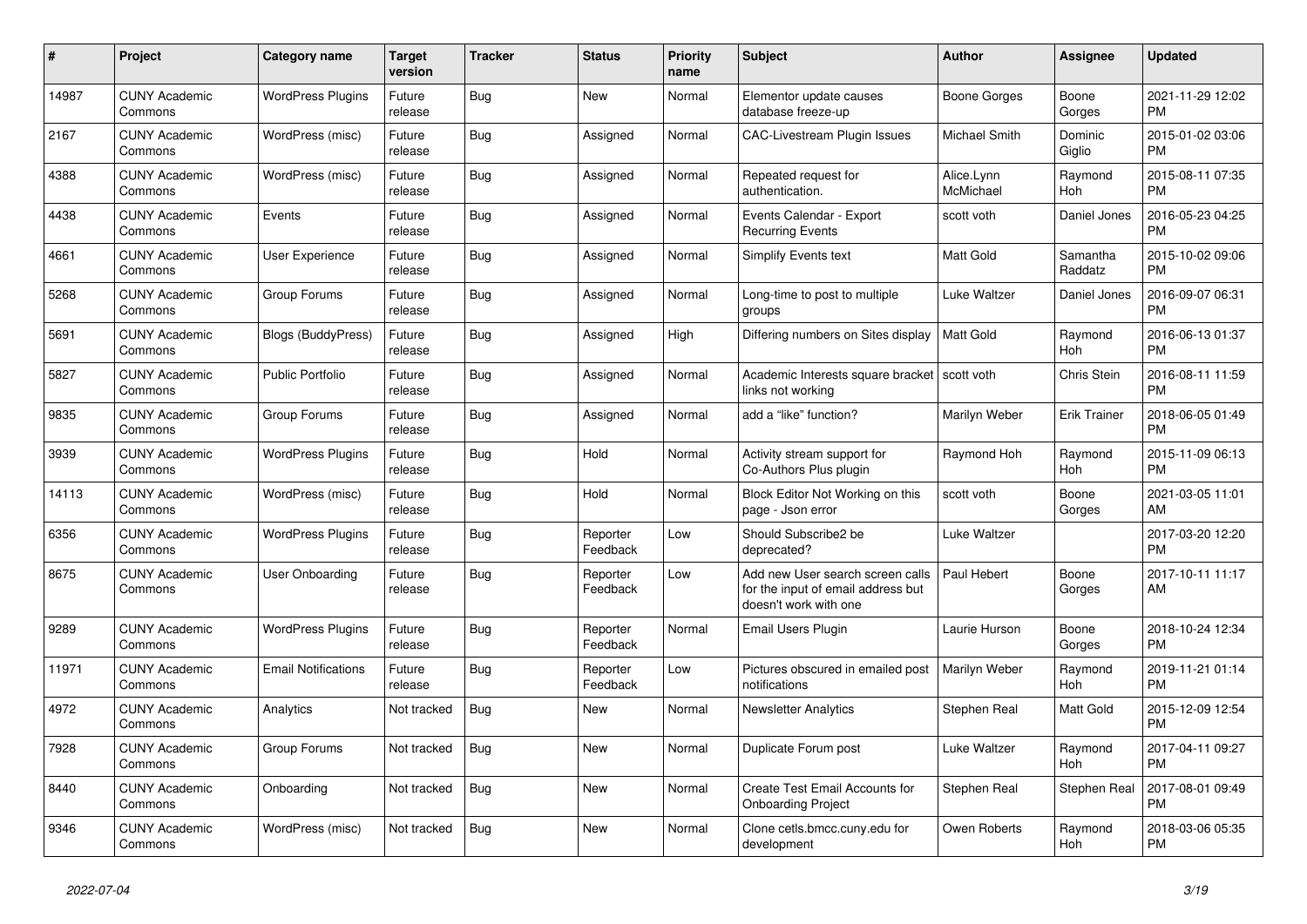| #     | Project                         | <b>Category name</b>       | <b>Target</b><br>version | <b>Tracker</b> | <b>Status</b>        | <b>Priority</b><br>name | <b>Subject</b>                                                               | <b>Author</b>    | <b>Assignee</b>     | <b>Updated</b>                |
|-------|---------------------------------|----------------------------|--------------------------|----------------|----------------------|-------------------------|------------------------------------------------------------------------------|------------------|---------------------|-------------------------------|
| 10794 | <b>CUNY Academic</b><br>Commons | Performance                | Not tracked              | <b>Bug</b>     | New                  | Normal                  | Memcached connection<br>occasionally breaks                                  | Boone Gorges     | Boone<br>Gorges     | 2018-12-06 03:30<br><b>PM</b> |
| 11879 | <b>CUNY Academic</b><br>Commons |                            | Not tracked              | Bug            | <b>New</b>           | Normal                  | Hypothesis comments appearing<br>on multiple, different pdfs across<br>blogs | Laurie Hurson    | Laurie Hurson       | 2019-09-19 02:39<br><b>PM</b> |
| 12438 | <b>CUNY Academic</b><br>Commons | Courses                    | Not tracked              | <b>Bug</b>     | <b>New</b>           | Normal                  | Site appearing twice                                                         | Laurie Hurson    | Boone<br>Gorges     | 2020-02-18 01:34<br><b>PM</b> |
| 13430 | <b>CUNY Academic</b><br>Commons | Reply By Email             | Not tracked              | Bug            | New                  | Normal                  | Delay in RBE                                                                 | Luke Waltzer     | Raymond<br>Hoh      | 2020-10-13 11:16<br>AM        |
| 13949 | <b>CUNY Academic</b><br>Commons |                            | Not tracked              | Bug            | New                  | Normal                  | Continued debugging of runaway<br>MySQL connections                          | <b>Matt Gold</b> | Boone<br>Gorges     | 2021-09-14 10:42<br>AM        |
| 6671  | <b>CUNY Academic</b><br>Commons | Reply By Email             | Not tracked              | Bug            | Assigned             | Normal                  | "Post too often" RBE error<br>message                                        | <b>Matt Gold</b> | Raymond<br>Hoh      | 2016-11-11 09:55<br>AM        |
| 6995  | <b>CUNY Academic</b><br>Commons | Home Page                  | Not tracked              | Bug            | Assigned             | Normal                  | member filter on homepage not<br>working                                     | <b>Matt Gold</b> | Raymond<br>Hoh      | 2016-12-11 09:46<br><b>PM</b> |
| 12436 | <b>CUNY Academic</b><br>Commons |                            | Not tracked              | Bug            | Assigned             | Normal                  | Nightly system downtime                                                      | Boone Gorges     |                     | 2020-08-01 09:30<br>AM        |
| 8991  | <b>CUNY Academic</b><br>Commons | Reply By Email             | Not tracked              | <b>Bug</b>     | Hold                 | Normal                  | RBE duplicate email message<br>issue                                         | <b>Matt Gold</b> | Raymond<br>Hoh      | 2018-02-18 08:53<br><b>PM</b> |
| 9060  | <b>CUNY Academic</b><br>Commons | Commons In A Box           | Not tracked              | Bug            | Hold                 | Normal                  | Problems with CBox image library<br>/ upload                                 | Lisa Rhody       | Raymond<br>Hoh      | 2018-01-10 03:26<br><b>PM</b> |
| 5317  | <b>CUNY Academic</b><br>Commons | Group Blogs                | Not tracked              | Bug            | Reporter<br>Feedback | Normal                  | Notifications of New Post Didn't<br>Come                                     | Luke Waltzer     | Samantha<br>Raddatz | 2016-03-21 10:41<br><b>PM</b> |
| 6644  | <b>CUNY Academic</b><br>Commons |                            | Not tracked              | <b>Bug</b>     | Reporter<br>Feedback | High                    | White Screen at Login Pge                                                    | Luke Waltzer     | Raymond<br>Hoh      | 2016-11-21 10:34<br><b>PM</b> |
| 9515  | <b>CUNY Academic</b><br>Commons | <b>WordPress Plugins</b>   | Not tracked              | <b>Bug</b>     | Reporter<br>Feedback | Normal                  | Text to Speech plugin - "More<br>Slowly" checkbox not working                | scott voth       | Boone<br>Gorges     | 2018-06-13 02:26<br><b>PM</b> |
| 9979  | <b>CUNY Academic</b><br>Commons | <b>Email Notifications</b> | Not tracked              | Bug            | Reporter<br>Feedback | Normal                  | Reports of slow email activation<br>emails                                   | <b>Matt Gold</b> | Boone<br>Gorges     | 2018-08-29 09:40<br><b>PM</b> |
| 10040 | <b>CUNY Academic</b><br>Commons | WordPress (misc)           | Not tracked              | Bug            | Reporter<br>Feedback | Normal                  | User doesn't see full list of themes                                         | <b>Matt Gold</b> | Boone<br>Gorges     | 2018-07-25 10:12<br>AM        |
| 10262 | <b>CUNY Academic</b><br>Commons |                            | Not tracked              | <b>Bug</b>     | Reporter<br>Feedback | Normal                  | Newsletter Plugin: Broken Image<br>at Bottom of All Newsletters              | Mark Webb        | Raymond<br>Hoh      | 2018-08-30 05:17<br><b>PM</b> |
| 10678 | <b>CUNY Academic</b><br>Commons |                            | Not tracked              | <b>Bug</b>     | Reporter<br>Feedback | High                    | Newsletter Plugin Not Sending<br><b>Out Newsletters</b>                      | Mark Webb        | Boone<br>Gorges     | 2019-09-16 09:38<br><b>PM</b> |
| 10769 | <b>CUNY Academic</b><br>Commons | <b>WordPress Themes</b>    | Not tracked              | Bug            | Reporter<br>Feedback | Normal                  | 2011 Theme Sidebar                                                           | Mark Webb        |                     | 2018-12-04 04:09<br><b>PM</b> |
| 11120 | <b>CUNY Academic</b><br>Commons | <b>WordPress Plugins</b>   | Not tracked              | Bug            | Reporter<br>Feedback | Normal                  | Events Manager Events Not<br>Showing Up                                      | Mark Webb        |                     | 2019-02-27 04:10<br><b>PM</b> |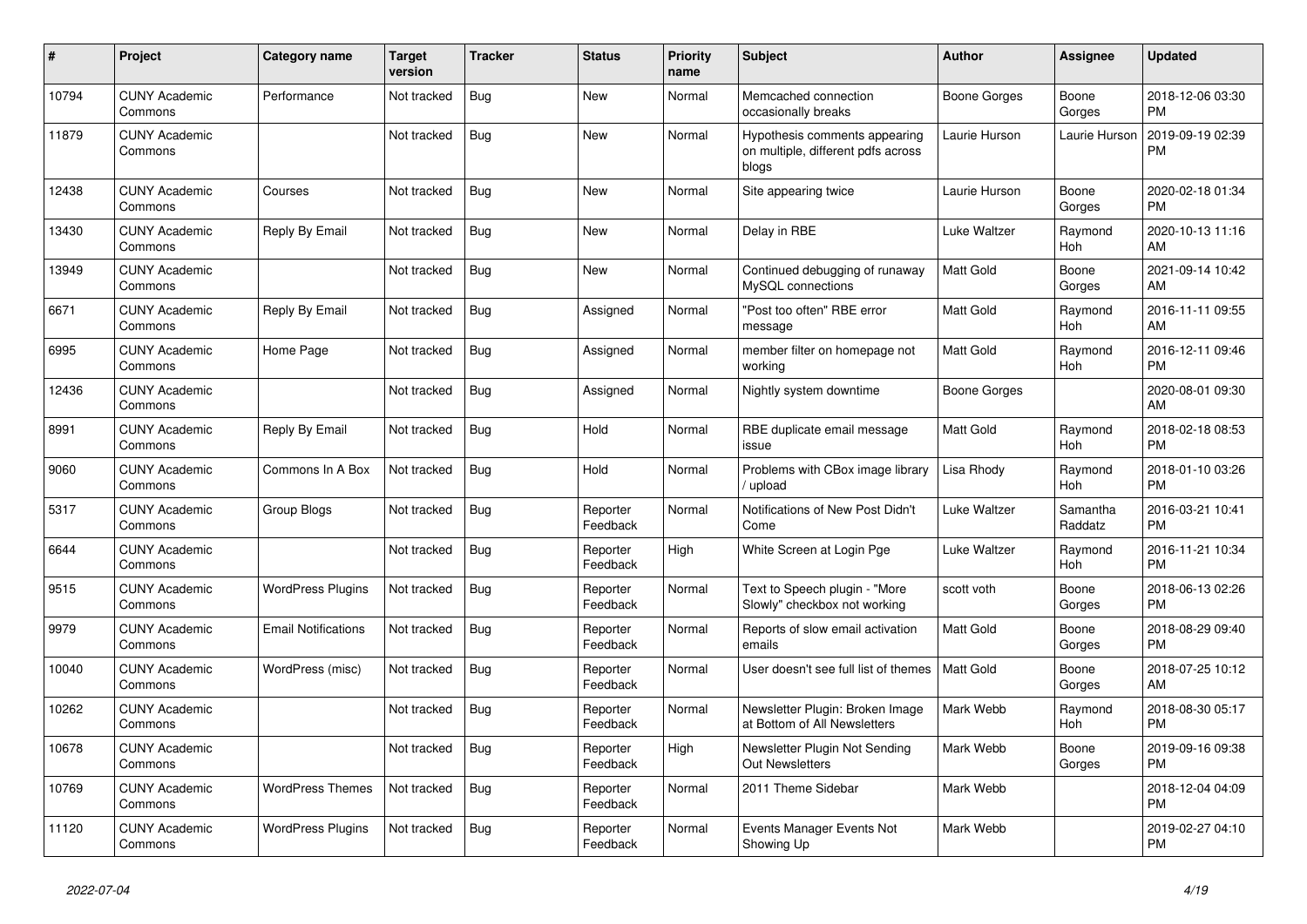| #     | Project                                                                 | <b>Category name</b>           | <b>Target</b><br>version | <b>Tracker</b> | <b>Status</b>        | Priority<br>name | <b>Subject</b>                                                                                | <b>Author</b>           | <b>Assignee</b>     | <b>Updated</b>                |
|-------|-------------------------------------------------------------------------|--------------------------------|--------------------------|----------------|----------------------|------------------|-----------------------------------------------------------------------------------------------|-------------------------|---------------------|-------------------------------|
| 11415 | <b>CUNY Academic</b><br>Commons                                         | <b>WordPress Plugins</b>       | Not tracked              | <b>Bug</b>     | Reporter<br>Feedback | Normal           | <b>Blog Subscriptions in Jetpack</b>                                                          | Laurie Hurson           |                     | 2019-05-14 10:34<br>AM.       |
| 11556 | <b>CUNY Academic</b><br>Commons                                         | Courses                        | Not tracked              | <b>Bug</b>     | Reporter<br>Feedback | Normal           | Instructor name given in course<br>listing                                                    | Tom Harbison            |                     | 2019-06-25 04:12<br><b>PM</b> |
| 12198 | <b>CUNY Academic</b><br>Commons                                         |                                | Not tracked              | Bug            | Reporter<br>Feedback | Normal           | Duplicate listing in My Sites                                                                 | Tom Harbison            |                     | 2019-12-09 05:50<br><b>PM</b> |
| 12360 | <b>CUNY Academic</b><br>Commons                                         | <b>WordPress Themes</b>        | Not tracked              | <b>Bug</b>     | Reporter<br>Feedback | Normal           | site just says "DANTE We are<br>currently in maintenance mode,<br>please check back shortly." | Marilyn Weber           |                     | 2020-02-04 12:13<br><b>PM</b> |
| 13328 | <b>CUNY Academic</b><br>Commons                                         | Group Forums                   | Not tracked              | Bug            | Reporter<br>Feedback | Normal           | cross-posting in two related<br>groups                                                        | Marilyn Weber           | Raymond<br>Hoh      | 2020-09-15 10:39<br><b>PM</b> |
| 14483 | <b>CUNY Academic</b><br>Commons                                         | WordPress - Media              | Not tracked              | <b>Bug</b>     | Reporter<br>Feedback | Normal           | <b>Wordpress PDF Embed Stopped</b><br>Working after JITP Media Clone                          | Patrick DeDauw          | Boone<br>Gorges     | 2021-05-20 01:51<br><b>PM</b> |
| 14629 | <b>CUNY Academic</b><br>Commons                                         |                                | Not tracked              | Bug            | Reporter<br>Feedback | Normal           | Possible Post Order Bug?                                                                      | Syelle Graves           |                     | 2021-09-14 10:47<br>AM        |
| 15242 | <b>CUNY Academic</b><br>Commons                                         | Performance                    | Not tracked              | Bug            | Reporter<br>Feedback | Normal           | Slugist site                                                                                  | Raffi<br>Khatchadourian | Boone<br>Gorges     | 2022-02-07 11:14<br>AM        |
| 12121 | <b>CUNY Academic</b><br>Commons                                         | <b>WordPress Plugins</b>       | 2.0.3                    | Feature        | Reporter<br>Feedback | Normal           | Embedding H5P Iframes on<br><b>Commons Site</b>                                               | Laurie Hurson           | Boone<br>Gorges     | 2022-06-29 11:32<br>AM.       |
| 15613 | <b>CUNY Academic</b><br>Commons                                         |                                | 2.0.3                    | Feature        | Reporter<br>Feedback | Normal           | Adding "Passster" plugin                                                                      | Laurie Hurson           |                     | 2022-06-29 11:32<br>AM        |
| 16314 | <b>CUNY Academic</b><br>Commons                                         | <b>WordPress Plugins</b>       |                          | Feature        | New                  | Normal           | Install Multicollab plug-in?                                                                  | Raffi<br>Khatchadourian |                     | 2022-06-29 03:44<br><b>PM</b> |
| 11968 | JustPublics@365<br>MediaCamp                                            |                                |                          | Feature        | New                  | Normal           | Nanoscience Retractable Display<br>Unit                                                       | Donald Cherry           | Bonnie<br>Eissner   | 2021-02-19 08:50<br>AM        |
| 2571  | <b>NYCDH Community</b><br>Site                                          |                                |                          | Feature        | Assigned             | Normal           | Add Google custom search box to<br>homepage                                                   | Mark Newton             | Raymond<br>Hoh      | 2013-05-18 07:49<br><b>PM</b> |
| 2574  | <b>NYCDH Community</b><br>Site                                          |                                |                          | Feature        | Assigned             | Normal           | Add Way to Upload Files to<br>Groups                                                          | Mark Newton             | Raymond<br>Hoh      | 2013-05-18 07:46<br><b>PM</b> |
| 2577  | NYCDH Community<br>Site                                                 |                                |                          | Feature        | Assigned             | Low              | Investigate Potential to Add Links<br>to the Forum                                            | Mark Newton             | Alex Gil            | 2013-05-16 09:40<br><b>PM</b> |
| 16290 | <b>CUNY Academic</b><br>Commons                                         |                                |                          | Feature        | Reporter<br>Feedback | Normal           | Add Table Of Contents Block<br>plug-in                                                        | Raffi<br>Khatchadourian |                     | 2022-06-24 10:26<br>AM        |
| 2573  | <b>NYCDH Community</b><br>Site                                          |                                |                          | Feature        | Reporter<br>Feedback | Normal           | Add dh_nyc twitter list feed to site                                                          | Mark Newton             | Matt Gold           | 2013-05-16 11:42<br>PM        |
| 12062 | AD/O365 Transition<br>from NonMatric to<br><b>Matriculated Students</b> |                                |                          | Feature        | In Progress          | Normal           | create solution and console<br>project                                                        | Emilio Rodriguez        | Emilio<br>Rodriguez | 2019-11-12 03:56<br><b>PM</b> |
| 13891 | <b>CUNY Academic</b><br>Commons                                         | Internal Tools and<br>Workflow | 2.1.0                    | Feature        | New                  | Normal           | Migrate automated linting to<br>GitHub Actions                                                | Boone Gorges            | Jeremy Felt         | 2022-06-29 11:13<br>AM        |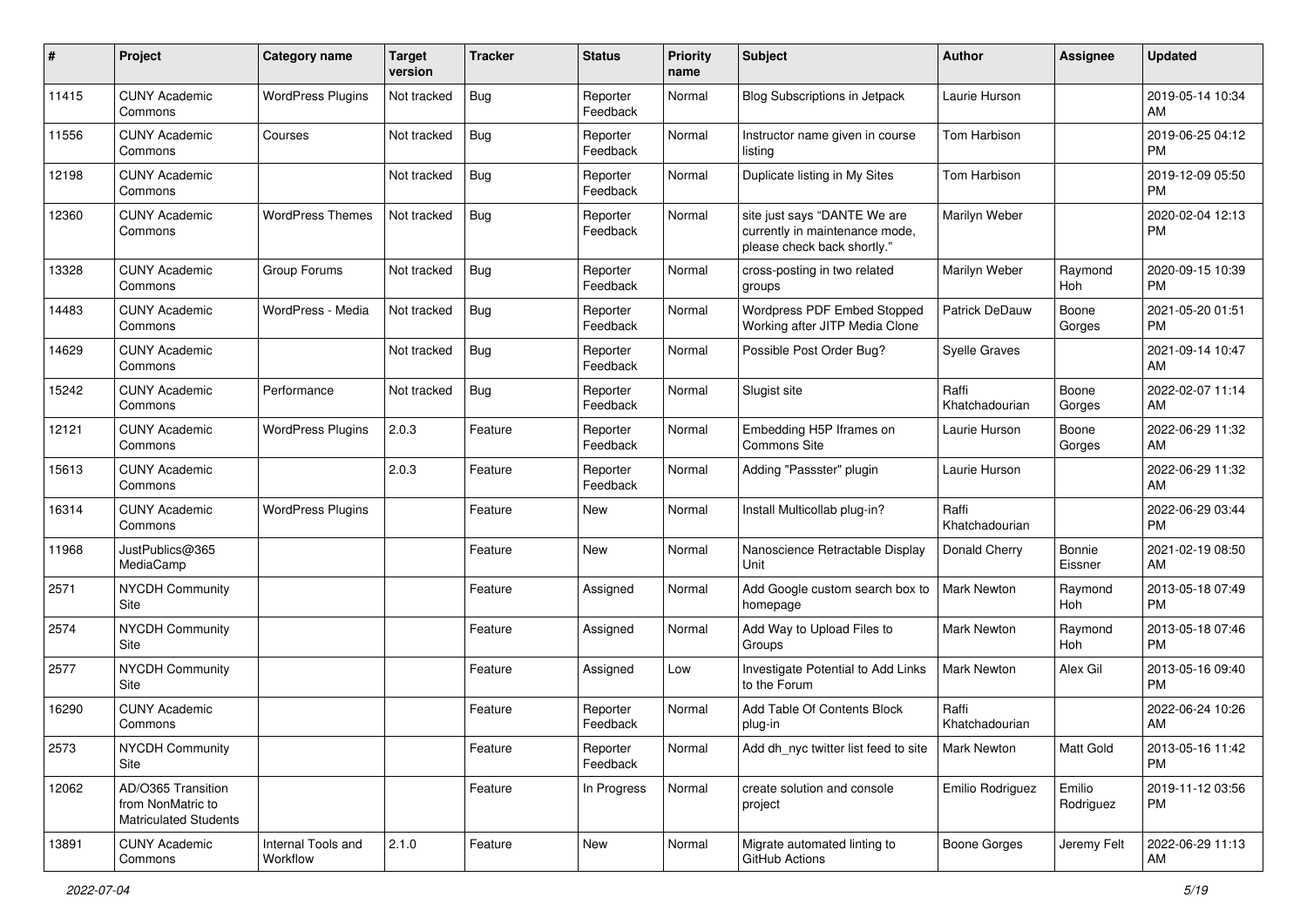| #     | Project                         | <b>Category name</b>           | <b>Target</b><br>version | <b>Tracker</b> | <b>Status</b> | <b>Priority</b><br>name | Subject                                                                                                                                               | Author              | Assignee            | <b>Updated</b>                |
|-------|---------------------------------|--------------------------------|--------------------------|----------------|---------------|-------------------------|-------------------------------------------------------------------------------------------------------------------------------------------------------|---------------------|---------------------|-------------------------------|
| 15194 | <b>CUNY Academic</b><br>Commons | Internal Tools and<br>Workflow | 2.1.0                    | Feature        | <b>New</b>    | Normal                  | PHPCS sniff for un-restored<br>switch to blog() calls                                                                                                 | <b>Boone Gorges</b> | Jeremy Felt         | 2022-05-26 10:45<br>AM        |
| 15883 | <b>CUNY Academic</b><br>Commons |                                | 2.1.0                    | Feature        | New           | Normal                  | Release BPGES update                                                                                                                                  | <b>Boone Gorges</b> | Boone<br>Gorges     | 2022-05-26 10:39<br>AM        |
| 308   | <b>CUNY Academic</b><br>Commons | Registration                   | Future<br>release        | Feature        | <b>New</b>    | Normal                  | Group recommendations for<br>signup process                                                                                                           | Boone Gorges        | Samantha<br>Raddatz | 2015-11-09 05:07<br><b>PM</b> |
| 364   | <b>CUNY Academic</b><br>Commons | <b>WordPress Plugins</b>       | Future<br>release        | Feature        | <b>New</b>    | Normal                  | <b>Bulletin Board</b>                                                                                                                                 | <b>Matt Gold</b>    |                     | 2015-01-05 08:50<br><b>PM</b> |
| 1166  | <b>CUNY Academic</b><br>Commons | <b>Email Invitations</b>       | Future<br>release        | Feature        | <b>New</b>    | Low                     | Better organizational tools for Sent   Boone Gorges<br>Invites                                                                                        |                     | Boone<br>Gorges     | 2015-11-09 06:02<br><b>PM</b> |
| 1167  | <b>CUNY Academic</b><br>Commons | <b>Email Invitations</b>       | Future<br>release        | Feature        | <b>New</b>    | Low                     | Allow email invitations to be resent   Boone Gorges                                                                                                   |                     | Boone<br>Gorges     | 2015-11-12 12:53<br>AM        |
| 2753  | <b>CUNY Academic</b><br>Commons | Public Portfolio               | Future<br>release        | Feature        | <b>New</b>    | Normal                  | Create actual actual tagification in<br>academic interests and other<br>fields                                                                        | Micki Kaufman       | Boone<br>Gorges     | 2015-01-05 08:52<br><b>PM</b> |
| 3048  | <b>CUNY Academic</b><br>Commons | <b>Public Portfolio</b>        | Future<br>release        | Feature        | <b>New</b>    | Low                     | Images for rich text profile fields                                                                                                                   | <b>Boone Gorges</b> | Boone<br>Gorges     | 2014-02-19 12:56<br><b>PM</b> |
| 3580  | <b>CUNY Academic</b><br>Commons | Group Blogs                    | Future<br>release        | Feature        | <b>New</b>    | Normal                  | Multiple blogs per group                                                                                                                              | <b>Boone Gorges</b> | Boone<br>Gorges     | 2018-02-20 02:02<br><b>PM</b> |
| 4481  | <b>CUNY Academic</b><br>Commons | Events                         | Future<br>release        | Feature        | New           | Normal                  | Group admins/mods should have<br>the ability to unlink an event from<br>the group                                                                     | Boone Gorges        | Boone<br>Gorges     | 2017-04-24 03:53<br><b>PM</b> |
| 4635  | <b>CUNY Academic</b><br>Commons | Authentication                 | Future<br>release        | Feature        | <b>New</b>    | Normal                  | Allow non-WP authentication                                                                                                                           | <b>Boone Gorges</b> | Sonja Leix          | 2019-03-01 02:05<br><b>PM</b> |
| 5050  | <b>CUNY Academic</b><br>Commons | Social Paper                   | Future<br>release        | Feature        | <b>New</b>    | Low                     | Making comments visible in SP<br>editing mode (SP suggestion #1)                                                                                      | Marilyn Weber       | Samantha<br>Raddatz | 2019-09-17 11:10<br><b>PM</b> |
| 5052  | <b>CUNY Academic</b><br>Commons | Social Paper                   | Future<br>release        | Feature        | <b>New</b>    | Low                     | Sentence by sentence or line by<br>line comments (SP suggestion #3)                                                                                   | Marilyn Weber       | Boone<br>Gorges     | 2016-02-11 10:24<br><b>PM</b> |
| 5053  | <b>CUNY Academic</b><br>Commons | Social Paper                   | Future<br>release        | Feature        | <b>New</b>    | Low                     | Scrollable menu to add readers<br>(SP suggestion #4)                                                                                                  | Marilyn Weber       | Samantha<br>Raddatz | 2016-04-21 05:21<br><b>PM</b> |
| 5058  | <b>CUNY Academic</b><br>Commons | Social Paper                   | Future<br>release        | Feature        | New           | Low                     | Can there be a clearer signal that<br>even when comments have<br>already been made you add<br>comments by clicking on the side?<br>(SP suggestion #5) | Marilyn Weber       | Samantha<br>Raddatz | 2016-02-11 10:24<br><b>PM</b> |
| 5199  | <b>CUNY Academic</b><br>Commons | Social Paper                   | Future<br>release        | Feature        | New           | Normal                  | add tables to the SP editor                                                                                                                           | Marilyn Weber       |                     | 2016-10-24 11:27<br>AM        |
| 5205  | <b>CUNY Academic</b><br>Commons | Social Paper                   | Future<br>release        | Feature        | New           | Normal                  | Social Paper folders                                                                                                                                  | Marilyn Weber       |                     | 2016-02-11 10:24<br><b>PM</b> |
| 5397  | <b>CUNY Academic</b><br>Commons | Social Paper                   | Future<br>release        | Feature        | New           | Normal                  | frustrating to have to<br>enable/disable in SP                                                                                                        | Marilyn Weber       | Samantha<br>Raddatz | 2016-04-20 03:39<br>PM        |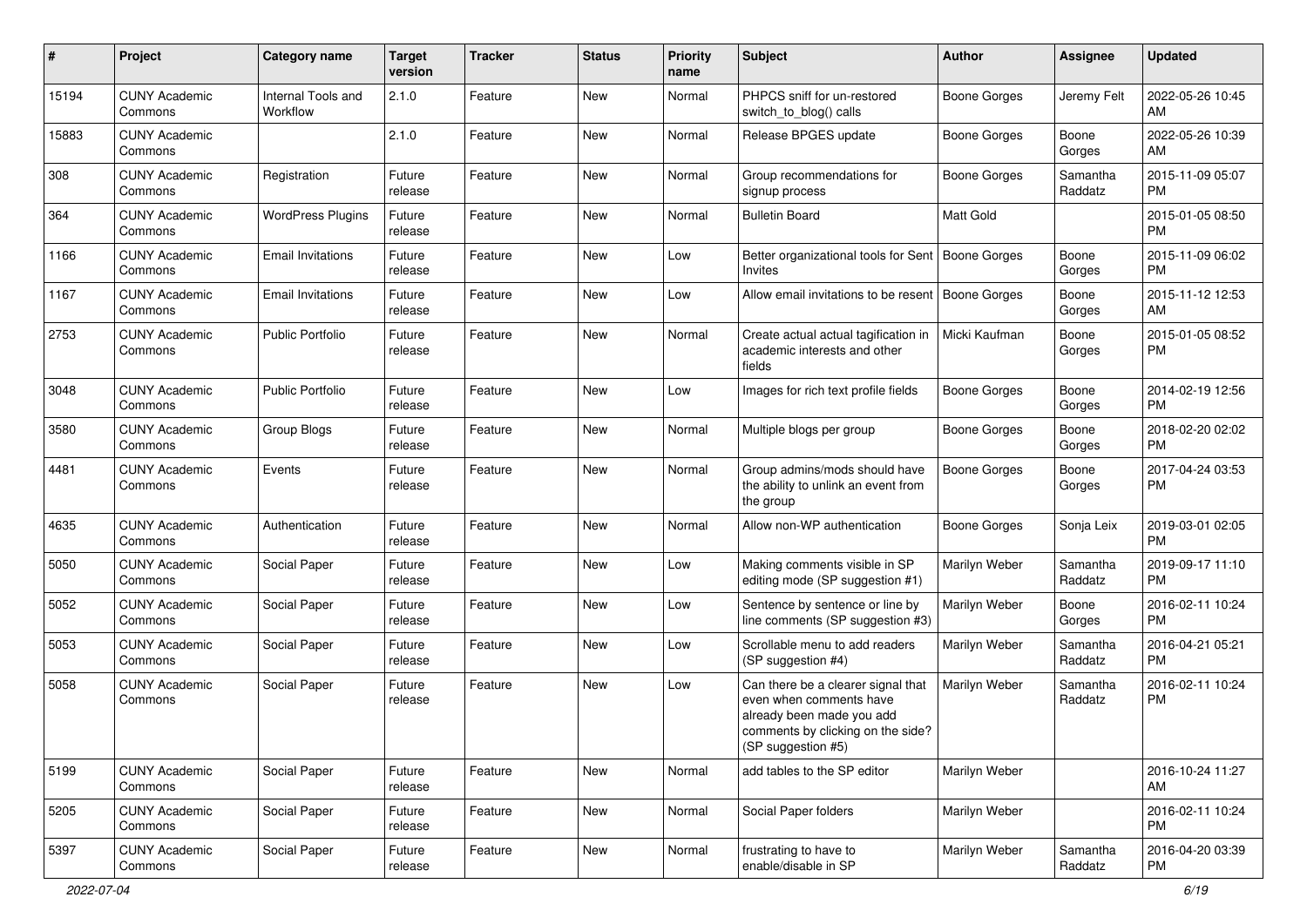| $\#$  | <b>Project</b>                  | Category name              | <b>Target</b><br>version | Tracker | <b>Status</b> | <b>Priority</b><br>name | <b>Subject</b>                                                                      | <b>Author</b>           | <b>Assignee</b>    | <b>Updated</b>                |
|-------|---------------------------------|----------------------------|--------------------------|---------|---------------|-------------------------|-------------------------------------------------------------------------------------|-------------------------|--------------------|-------------------------------|
| 5489  | <b>CUNY Academic</b><br>Commons | Social Paper               | Future<br>release        | Feature | New           | Normal                  | Asc/desc sorting for Social Paper<br>directories                                    | Boone Gorges            |                    | 2016-04-21 10:06<br><b>PM</b> |
| 5992  | <b>CUNY Academic</b><br>Commons | <b>Email Notifications</b> | Future<br>release        | Feature | New           | Normal                  | Changing the From line of<br>autogenerated blog emails                              | Marilyn Weber           |                    | 2018-09-27 05:19<br><b>PM</b> |
| 6078  | <b>CUNY Academic</b><br>Commons | <b>Blogs (BuddyPress)</b>  | Future<br>release        | Feature | New           | Normal                  | <b>Explore Adding Network Blog</b><br>Metadata Plugin                               | Luke Waltzer            | Luke Waltzer       | 2016-10-11 10:29<br><b>PM</b> |
| 6332  | <b>CUNY Academic</b><br>Commons | WordPress (misc)           | Future<br>release        | Feature | <b>New</b>    | Normal                  | Allow uploaded files to be marked<br>as private in an ad hoc way                    | <b>Boone Gorges</b>     |                    | 2016-10-17 11:41<br><b>PM</b> |
| 6389  | <b>CUNY Academic</b><br>Commons | <b>BuddyPress Docs</b>     | Future<br>release        | Feature | New           | Low                     | Make Discussion Area Visible<br>When Editing a Doc                                  | Luke Waltzer            | Boone<br>Gorges    | 2016-10-21 04:16<br><b>PM</b> |
| 8211  | <b>CUNY Academic</b><br>Commons | <b>WordPress Themes</b>    | Future<br>release        | Feature | New           | Normal                  | Theme Suggestions: Material<br>Design-Inspired Themes                               | Margaret Galvan         | Margaret<br>Galvan | 2017-08-07 02:48<br><b>PM</b> |
| 8498  | <b>CUNY Academic</b><br>Commons | <b>WordPress Plugins</b>   | Future<br>release        | Feature | <b>New</b>    | Low                     | <b>Gravity Forms Email Users</b>                                                    | Raffi<br>Khatchadourian | Matt Gold          | 2017-10-13 12:58<br><b>PM</b> |
| 8835  | <b>CUNY Academic</b><br>Commons | Blogs (BuddyPress)         | Future<br>release        | Feature | New           | Normal                  | Extend cuny is shortlinks to sites                                                  | Luke Waltzer            | Boone<br>Gorges    | 2022-04-26 11:59<br>AM        |
| 9720  | <b>CUNY Academic</b><br>Commons | Authentication             | Future<br>release        | Feature | <b>New</b>    | Normal                  | The Commons should be an<br>oAuth provider                                          | Boone Gorges            |                    | 2019-03-01 02:04<br><b>PM</b> |
| 10226 | <b>CUNY Academic</b><br>Commons | Courses                    | Future<br>release        | Feature | New           | Normal                  | Add "My Courses" to drop down<br>list                                               | scott voth              | Boone<br>Gorges    | 2021-11-19 12:42<br><b>PM</b> |
| 10354 | <b>CUNY Academic</b><br>Commons | <b>Public Portfolio</b>    | Future<br>release        | Feature | New           | Normal                  | Opt out of Having a Profile Page                                                    | scott voth              | Chris Stein        | 2020-05-12 10:43<br>AM        |
| 11531 | <b>CUNY Academic</b><br>Commons | Events                     | Future<br>release        | Feature | <b>New</b>    | Normal                  | Main Events calendar should<br>include non-public events that<br>user has access to | scott voth              | Boone<br>Gorges    | 2019-06-11 10:00<br>AM        |
| 11789 | <b>CUNY Academic</b><br>Commons | Courses                    | Future<br>release        | Feature | <b>New</b>    | Normal                  | Ability to remove item from<br>Courses list                                         | Laurie Hurson           | Sonja Leix         | 2019-09-24 12:28<br><b>PM</b> |
| 11834 | <b>CUNY Academic</b><br>Commons | <b>Group Files</b>         | Future<br>release        | Feature | New           | Normal                  | Improved tools for managing<br>group file folders                                   | Boone Gorges            | Sonja Leix         | 2019-09-06 03:55<br><b>PM</b> |
| 11860 | <b>CUNY Academic</b><br>Commons | Registration               | Future<br>release        | Feature | New           | Normal                  | Ensure Students Are Aware They<br>Can Use Aliases At Registration                   | scott voth              |                    | 2019-09-24 08:46<br>AM        |
| 12042 | <b>CUNY Academic</b><br>Commons | <b>Email Notifications</b> | Future<br>release        | Feature | New           | Normal                  | Improved error logging for BPGES<br>send queue                                      | Boone Gorges            | Boone<br>Gorges    | 2021-11-19 12:25<br><b>PM</b> |
| 12091 | <b>CUNY Academic</b><br>Commons | <b>Group Files</b>         | Future<br>release        | Feature | <b>New</b>    | Normal                  | Improved pre-upload file validation<br>for bp-group-documents                       | Boone Gorges            | Boone<br>Gorges    | 2019-11-14 01:21<br><b>PM</b> |
| 13048 | <b>CUNY Academic</b><br>Commons | Shortcodes and<br>embeds   | Future<br>release        | Feature | New           | Normal                  | Jupyter Notebooks support                                                           | Boone Gorges            |                    | 2020-07-14 11:46<br>AM        |
| 13199 | <b>CUNY Academic</b><br>Commons | Group Forums               | Future<br>release        | Feature | <b>New</b>    | Normal                  | Favoring Groups over bbPress<br>plugin                                              | Colin McDonald          | Colin<br>McDonald  | 2021-11-19 12:28<br>PM        |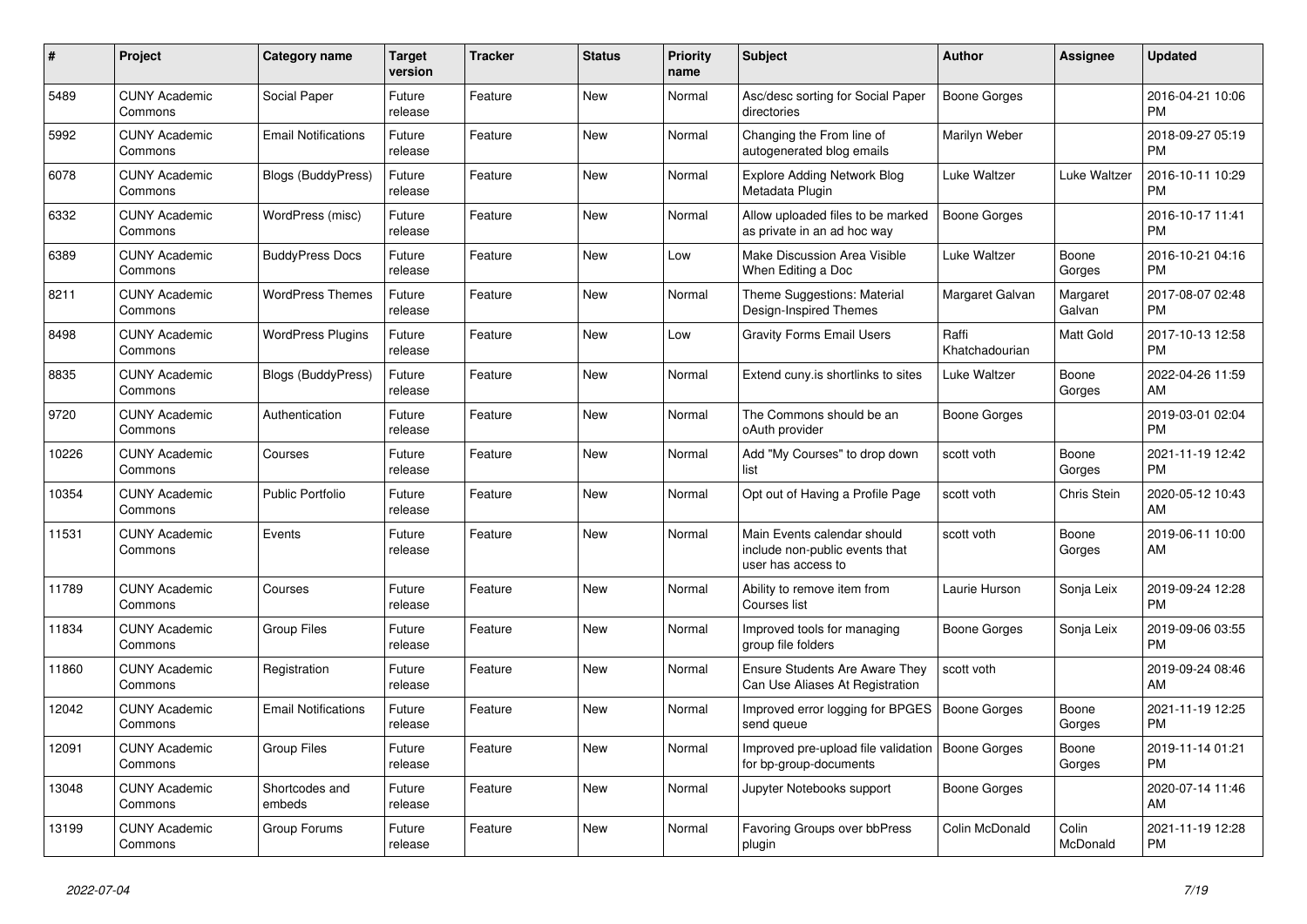| #     | Project                         | <b>Category name</b>       | <b>Target</b><br>version | <b>Tracker</b> | <b>Status</b> | <b>Priority</b><br>name | <b>Subject</b>                                                                             | Author              | <b>Assignee</b>     | <b>Updated</b>                |
|-------|---------------------------------|----------------------------|--------------------------|----------------|---------------|-------------------------|--------------------------------------------------------------------------------------------|---------------------|---------------------|-------------------------------|
| 13358 | <b>CUNY Academic</b><br>Commons | Group Forums               | Future<br>release        | Feature        | <b>New</b>    | Normal                  | Improved UI for group forum<br>threading settings                                          | <b>Boone Gorges</b> | Raymond<br>Hoh      | 2021-11-19 12:27<br>PM.       |
| 13370 | <b>CUNY Academic</b><br>Commons | Group Library              | Future<br>release        | Feature        | New           | Normal                  | Library bulk deletion and folder<br>editing                                                | Colin McDonald      | Boone<br>Gorges     | 2020-10-13 10:41<br>AM        |
| 13466 | <b>CUNY Academic</b><br>Commons | Cavalcade                  | Future<br>release        | Feature        | New           | Normal                  | Automated cleanup for duplicate<br>Cavalcade tasks                                         | Boone Gorges        | Boone<br>Gorges     | 2020-10-13 05:24<br><b>PM</b> |
| 13650 | <b>CUNY Academic</b><br>Commons | Group Library              | Future<br>release        | Feature        | New           | Normal                  | Forum Attachments in Group<br>Library                                                      | Laurie Hurson       |                     | 2021-11-19 12:30<br><b>PM</b> |
| 13835 | <b>CUNY Academic</b><br>Commons | WordPress (misc)           | Future<br>release        | Feature        | New           | Normal                  | Allow OneSearch widget to have<br>'CUNY' as campus                                         | Boone Gorges        | Boone<br>Gorges     | 2021-11-19 12:39<br><b>PM</b> |
| 14184 | <b>CUNY Academic</b><br>Commons | <b>Public Portfolio</b>    | Future<br>release        | Feature        | New           | Normal                  | Centralized mechanism for storing<br>Campus affiliations                                   | <b>Boone Gorges</b> | Boone<br>Gorges     | 2022-01-04 11:35<br>AM.       |
| 14309 | <b>CUNY Academic</b><br>Commons | Group Library              | Future<br>release        | Feature        | New           | Normal                  | Better handling of<br>bp_group_document file download<br>attempts when file is not present | <b>Boone Gorges</b> | Boone<br>Gorges     | 2021-11-19 12:28<br>PM.       |
| 14787 | <b>CUNY Academic</b><br>Commons | Plugin Packages            | Future<br>release        | Feature        | New           | Normal                  | Creating a "Design" plugin<br>package                                                      | Laurie Hurson       | scott voth          | 2022-04-27 04:56<br>PM.       |
| 58    | <b>CUNY Academic</b><br>Commons | BuddyPress (misc)          | Future<br>release        | Feature        | Assigned      | Low                     | Make member search sortable by<br>last name                                                | Roberta Brody       | Boone<br>Gorges     | 2010-08-26 02:38<br>PM.       |
| 287   | <b>CUNY Academic</b><br>Commons | WordPress (misc)           | Future<br>release        | Feature        | Assigned      | Normal                  | Create troubleshooting tool for<br>account sign-up                                         | <b>Matt Gold</b>    | Boone<br>Gorges     | 2015-11-09 06:17<br><b>PM</b> |
| 310   | <b>CUNY Academic</b><br>Commons | BuddyPress (misc)          | Future<br>release        | Feature        | Assigned      | Low                     | <b>Friend Request Email</b>                                                                | Matt Gold           | Samantha<br>Raddatz | 2015-11-09 05:08<br><b>PM</b> |
| 333   | <b>CUNY Academic</b><br>Commons | <b>Email Notifications</b> | Future<br>release        | Feature        | Assigned      | Low                     | Delay Forum Notification Email<br>Delivery Until After Editing Period<br>Ends              | <b>Matt Gold</b>    | Raymond<br>Hoh      | 2015-11-09 06:01<br><b>PM</b> |
| 365   | <b>CUNY Academic</b><br>Commons | WordPress (misc)           | Future<br>release        | Feature        | Assigned      | Normal                  | <b>Create Mouseover Tooltips</b><br>throughout Site                                        | Matt Gold           | Chris Stein         | 2015-11-09 06:18<br>PM.       |
| 370   | <b>CUNY Academic</b><br>Commons | Registration               | Future<br>release        | Feature        | Assigned      | High                    | <b>Guest Accounts</b>                                                                      | Matt Gold           | Matt Gold           | 2015-04-09 09:33<br><b>PM</b> |
| 377   | <b>CUNY Academic</b><br>Commons | BuddyPress (misc)          | Future<br>release        | Feature        | Assigned      | Normal                  | Like buttons                                                                               | Matt Gold           | Boone<br>Gorges     | 2010-11-16 05:13<br><b>PM</b> |
| 412   | <b>CUNY Academic</b><br>Commons | <b>WordPress Themes</b>    | Future<br>release        | Feature        | Assigned      | Normal                  | <b>Featured Themes</b>                                                                     | Matt Gold           | Dominic<br>Giglio   | 2015-01-05 08:44<br><b>PM</b> |
| 435   | <b>CUNY Academic</b><br>Commons | BuddyPress (misc)          | Future<br>release        | Feature        | Assigned      | Normal                  | Include Avatar Images in Forum<br><b>Post Notification Emails</b>                          | Matt Gold           | Boone<br>Gorges     | 2010-12-08 12:40<br>PM        |
| 481   | <b>CUNY Academic</b><br>Commons | Groups (misc)              | Future<br>release        | Feature        | Assigned      | Normal                  | ability to archive inactive groups<br>and blogs                                            | Michael Mandiberg   | Samantha<br>Raddatz | 2015-11-09 05:56<br><b>PM</b> |
| 497   | <b>CUNY Academic</b><br>Commons | <b>WordPress Plugins</b>   | Future<br>release        | Feature        | Assigned      | Normal                  | Drag and Drop Ordering on<br>Gallery Post Plugin                                           | Matt Gold           | Ron Rennick         | 2015-11-09 06:18<br><b>PM</b> |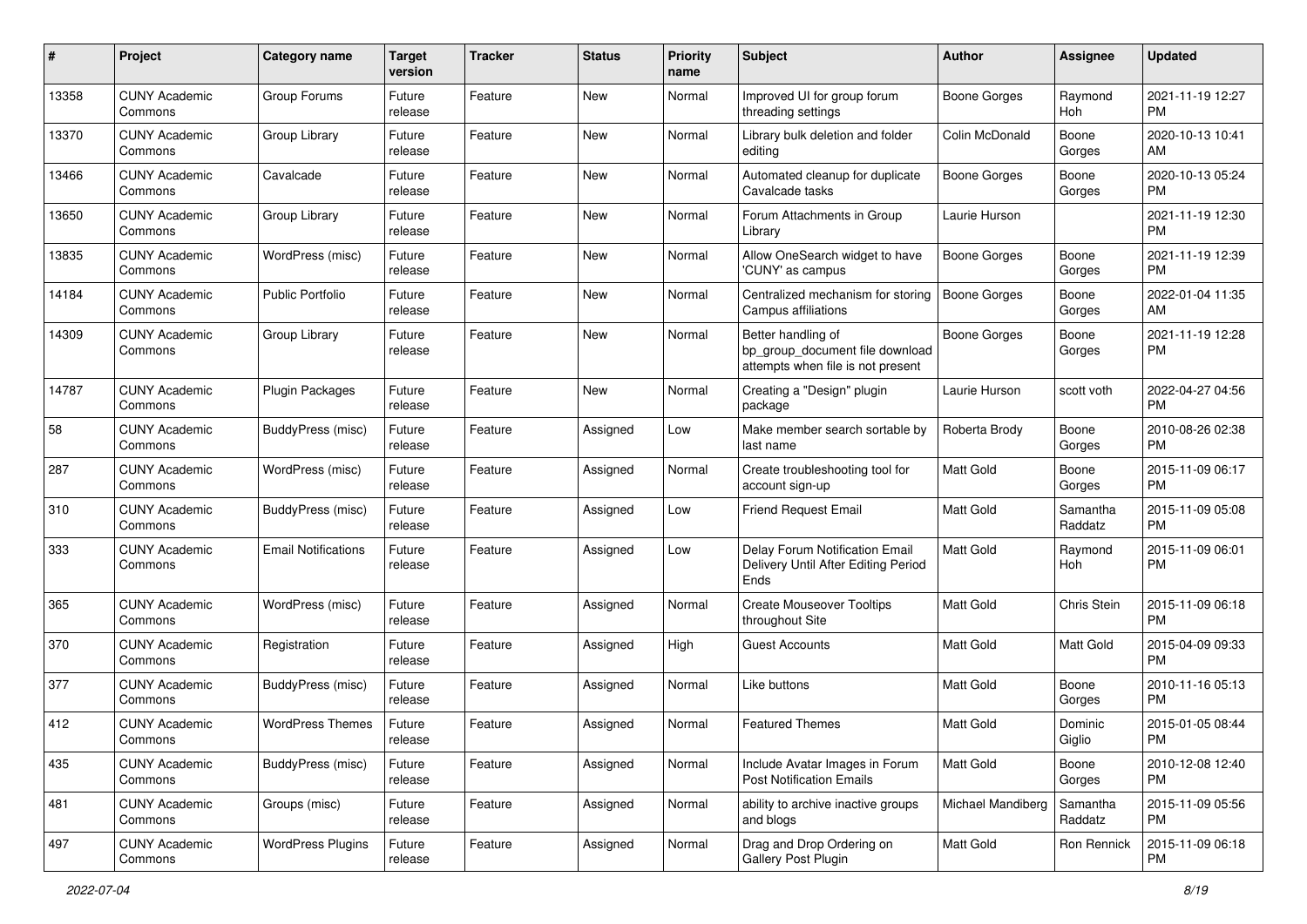| #    | Project                         | <b>Category name</b>     | <b>Target</b><br>version | <b>Tracker</b> | <b>Status</b> | <b>Priority</b><br>name | <b>Subject</b>                                                               | Author              | <b>Assignee</b>     | <b>Updated</b>                |
|------|---------------------------------|--------------------------|--------------------------|----------------|---------------|-------------------------|------------------------------------------------------------------------------|---------------------|---------------------|-------------------------------|
| 500  | <b>CUNY Academic</b><br>Commons | <b>BuddyPress (misc)</b> | Future<br>release        | Feature        | Assigned      | Normal                  | <b>Export Group Data</b>                                                     | <b>Matt Gold</b>    | Boone<br>Gorges     | 2010-12-19 12:09<br>PM.       |
| 519  | <b>CUNY Academic</b><br>Commons | <b>BuddyPress Docs</b>   | Future<br>release        | Feature        | Assigned      | Low                     | TOC for individual docs - for new<br>BP "wiki-like" plugin                   | scott voth          | Boone<br>Gorges     | 2015-11-09 05:54<br><b>PM</b> |
| 554  | <b>CUNY Academic</b><br>Commons | BuddyPress (misc)        | Future<br>release        | Feature        | Assigned      | Normal                  | Add Trackback notifications to<br>site-wide activity feed                    | <b>Matt Gold</b>    | Boone<br>Gorges     | 2015-11-09 06:19<br><b>PM</b> |
| 585  | <b>CUNY Academic</b><br>Commons | Group Forums             | Future<br>release        | Feature        | Assigned      | Normal                  | Merge Forum Topics                                                           | Sarah Morgano       | Boone<br>Gorges     | 2011-07-06 04:11<br>PM.       |
| 599  | <b>CUNY Academic</b><br>Commons | BuddyPress (misc)        | Future<br>release        | Feature        | Assigned      | Normal                  | Consider adding rating plugins for<br><b>BuddyPress/BBPress</b>              | <b>Matt Gold</b>    | Boone<br>Gorges     | 2011-08-22 06:50<br><b>PM</b> |
| 618  | <b>CUNY Academic</b><br>Commons | <b>BuddyPress Docs</b>   | Future<br>release        | Feature        | Assigned      | Normal                  | BuddyPress Docs: export formats                                              | <b>Boone Gorges</b> | Boone<br>Gorges     | 2015-11-09 05:38<br>PM.       |
| 635  | <b>CUNY Academic</b><br>Commons | BuddyPress (misc)        | Future<br>release        | Feature        | Assigned      | Normal                  | Big Blue Button -<br>Videoconferencing in Groups and<br><b>Blogs</b>         | <b>Matt Gold</b>    | Boone<br>Gorges     | 2011-03-14 03:24<br>PM.       |
| 653  | <b>CUNY Academic</b><br>Commons | Group Blogs              | Future<br>release        | Feature        | Assigned      | Normal                  | Redesign Integration of Groups<br>and Blogs                                  | Matt Gold           | Samantha<br>Raddatz | 2015-11-09 05:40<br><b>PM</b> |
| 658  | <b>CUNY Academic</b><br>Commons | <b>WordPress Plugins</b> | Future<br>release        | Feature        | Assigned      | Normal                  | Rebulid Sitewide Tag Suggestion                                              | <b>Matt Gold</b>    | Boone<br>Gorges     | 2015-01-05 08:47<br>PM.       |
| 940  | <b>CUNY Academic</b><br>Commons | Redmine                  | Future<br>release        | Feature        | Assigned      | Low                     | Communication with users after<br>releases                                   | <b>Matt Gold</b>    | Dominic<br>Giglio   | 2012-09-09 04:36<br><b>PM</b> |
| 1105 | <b>CUNY Academic</b><br>Commons | WordPress (misc)         | Future<br>release        | Feature        | Assigned      | Normal                  | Rephrase Blog Privacy Options                                                | <b>Matt Gold</b>    | Samantha<br>Raddatz | 2015-11-09 06:19<br><b>PM</b> |
| 1165 | <b>CUNY Academic</b><br>Commons | <b>Email Invitations</b> | Future<br>release        | Feature        | Assigned      | Low                     | Allow saved lists of invitees under<br>Send Invites                          | Boone Gorges        | Boone<br>Gorges     | 2015-11-09 06:03<br>PM.       |
| 1192 | <b>CUNY Academic</b><br>Commons | Group Files              | Future<br>release        | Feature        | Assigned      | Low                     | When posting group files, allow<br>users to add a category without<br>saving | Matt Gold           | Raymond<br>Hoh      | 2015-11-09 05:53<br><b>PM</b> |
| 1417 | <b>CUNY Academic</b><br>Commons | <b>BuddyPress Docs</b>   | Future<br>release        | Feature        | Assigned      | Low                     | Bulk actions for BuddyPress Docs                                             | <b>Boone Gorges</b> | Boone<br>Gorges     | 2016-10-17 10:41<br><b>PM</b> |
| 1422 | <b>CUNY Academic</b><br>Commons | <b>BuddyPress Docs</b>   | Future<br>release        | Feature        | Assigned      | Normal                  | Make "created Doc" activity icons<br>non-mini                                | <b>Boone Gorges</b> | Boone<br>Gorges     | 2015-11-09 05:48<br>PM.       |
| 1423 | <b>CUNY Academic</b><br>Commons | <b>BuddyPress (misc)</b> | Future<br>release        | Feature        | Assigned      | Low                     | Show an avatar for pingback<br>comment activity items                        | Boone Gorges        | <b>Tahir Butt</b>   | 2016-10-24 12:03<br><b>PM</b> |
| 1460 | <b>CUNY Academic</b><br>Commons | Analytics                | Future<br>release        | Feature        | Assigned      | Normal                  | Update System Report                                                         | <b>Brian Foote</b>  | Boone<br>Gorges     | 2015-11-09 06:13<br>PM.       |
| 1508 | <b>CUNY Academic</b><br>Commons | WordPress (misc)         | Future<br>release        | Feature        | Assigned      | Normal                  | Share login cookies across<br>mapped domains                                 | Boone Gorges        | Boone<br>Gorges     | 2012-07-02 12:12<br><b>PM</b> |
| 1562 | <b>CUNY Academic</b><br>Commons | <b>WordPress Plugins</b> | Future<br>release        | Feature        | Assigned      | Low                     | Play with NYT Collaborative<br>Authoring Tool                                | Matt Gold           | Boone<br>Gorges     | 2015-01-05 08:47<br><b>PM</b> |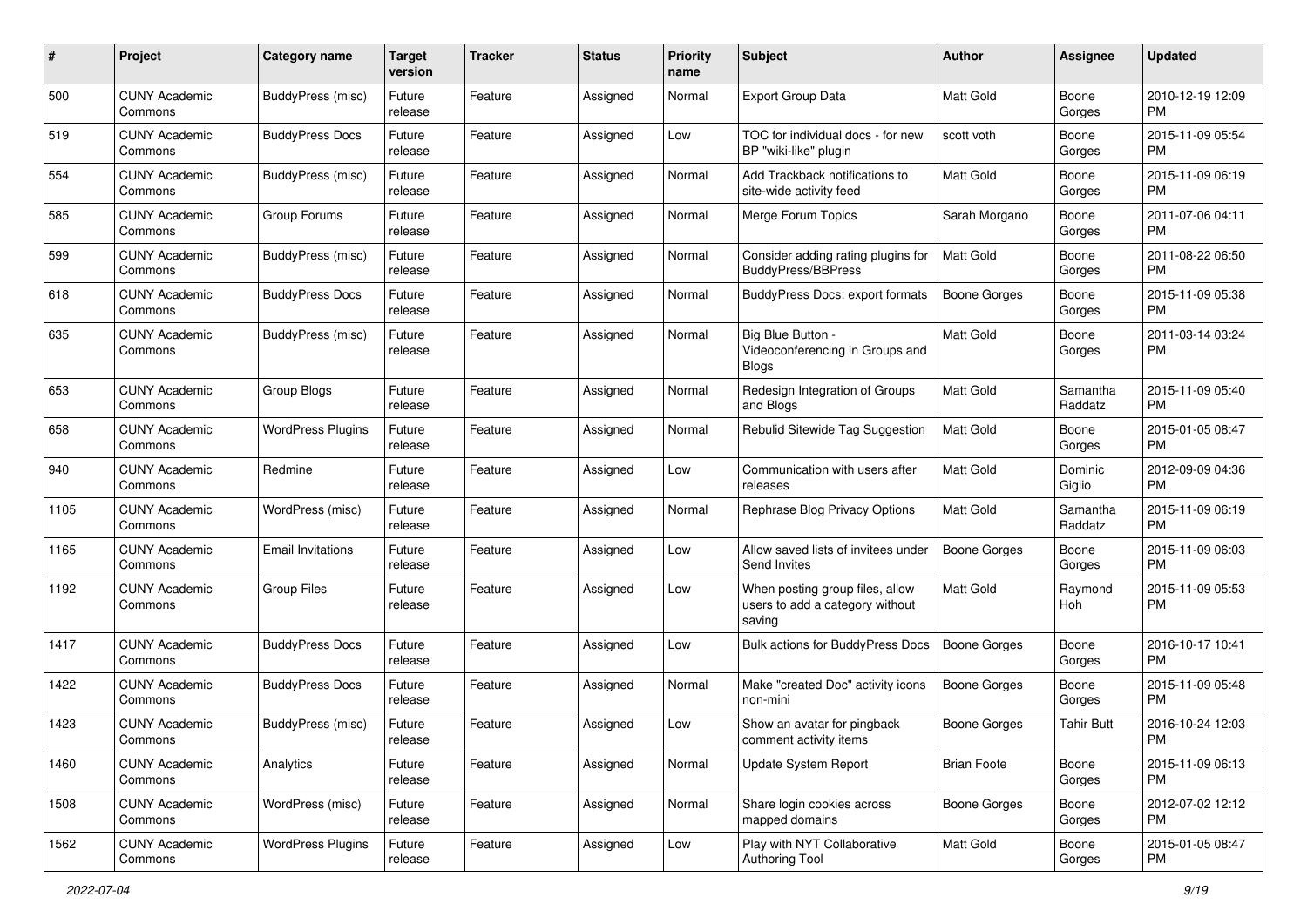| $\pmb{\#}$ | <b>Project</b>                  | <b>Category name</b>     | <b>Target</b><br>version | <b>Tracker</b> | <b>Status</b> | <b>Priority</b><br>name | <b>Subject</b>                                                        | <b>Author</b>    | Assignee          | <b>Updated</b>                |
|------------|---------------------------------|--------------------------|--------------------------|----------------|---------------|-------------------------|-----------------------------------------------------------------------|------------------|-------------------|-------------------------------|
| 1744       | <b>CUNY Academic</b><br>Commons | <b>BuddyPress Docs</b>   | Future<br>release        | Feature        | Assigned      | Normal                  | Spreadsheet-style Docs                                                | Boone Gorges     | Boone<br>Gorges   | 2015-11-09 06:13<br><b>PM</b> |
| 1888       | <b>CUNY Academic</b><br>Commons | Home Page                | Future<br>release        | Feature        | Assigned      | Normal                  | Refactor BP MPO Activity Filter to<br>support proper pagination       | Sarah Morgano    | Boone<br>Gorges   | 2014-05-01 07:11<br><b>PM</b> |
| 1983       | <b>CUNY Academic</b><br>Commons | Home Page                | Future<br>release        | Feature        | Assigned      | Low                     | Media Library integration with<br><b>Featured Content plugin</b>      | Boone Gorges     | Dominic<br>Giglio | 2014-03-17 10:34<br>AM        |
| 2013       | <b>CUNY Academic</b><br>Commons | <b>Public Portfolio</b>  | Future<br>release        | Feature        | Assigned      | Low                     | Have Profile Privacy Options show<br>up only for filled-in fields     | Matt Gold        | Boone<br>Gorges   | 2015-11-09 06:09<br><b>PM</b> |
| 2223       | <b>CUNY Academic</b><br>Commons | <b>WordPress Plugins</b> | Future<br>release        | Feature        | Assigned      | Low                     | Add Participad to the CUNY<br><b>Academic Commons</b>                 | Matt Gold        | Boone<br>Gorges   | 2014-09-17 10:03<br><b>PM</b> |
| 2325       | <b>CUNY Academic</b><br>Commons | BuddyPress (misc)        | Future<br>release        | Feature        | Assigned      | Low                     | Profile should have separate fields<br>for first/last names           | local admin      | Boone<br>Gorges   | 2015-11-09 06:09<br><b>PM</b> |
| 2523       | <b>CUNY Academic</b><br>Commons | <b>BuddyPress Docs</b>   | Future<br>release        | Feature        | Assigned      | Normal                  | Allow Users to Upload Images to<br><b>BP</b> Docs                     | <b>Matt Gold</b> | Boone<br>Gorges   | 2015-11-09 06:14<br><b>PM</b> |
| 2610       | <b>CUNY Academic</b><br>Commons | Group Invitations        | Future<br>release        | Feature        | Assigned      | Low                     | Request: Custom invitation<br>message to group invites                | local admin      | Boone<br>Gorges   | 2015-11-09 06:13<br><b>PM</b> |
| 2754       | <b>CUNY Academic</b><br>Commons | Design                   | Future<br>release        | Feature        | Assigned      | Normal                  | Determine strategy for CAC logo<br>handling in top header             | Micki Kaufman    | Chris Stein       | 2015-01-05 08:53<br><b>PM</b> |
| 2832       | <b>CUNY Academic</b><br>Commons | <b>Public Portfolio</b>  | Future<br>release        | Feature        | Assigned      | Normal                  | Improve interface for (not)<br>auto-linking profile fields            | Boone Gorges     | Chris Stein       | 2015-01-05 08:52<br><b>PM</b> |
| 2881       | <b>CUNY Academic</b><br>Commons | <b>Public Portfolio</b>  | Future<br>release        | Feature        | Assigned      | Normal                  | Redesign the UX for Profiles                                          | Chris Stein      | Chris Stein       | 2016-10-13 12:45<br><b>PM</b> |
| 3002       | <b>CUNY Academic</b><br>Commons | Search                   | Future<br>release        | Feature        | Assigned      | Normal                  | Overhaul CAC search by using<br>external search appliance             | Boone Gorges     | Boone<br>Gorges   | 2020-07-15 03:05<br><b>PM</b> |
| 3042       | <b>CUNY Academic</b><br>Commons | <b>Public Portfolio</b>  | Future<br>release        | Feature        | Assigned      | Normal                  | Browsing member interests                                             | <b>Matt Gold</b> | Boone<br>Gorges   | 2015-03-21 09:04<br><b>PM</b> |
| 3080       | <b>CUNY Academic</b><br>Commons | <b>Group Files</b>       | Future<br>release        | Feature        | Assigned      | Low                     | Create a system to keep track of<br>file changes                      | <b>Matt Gold</b> | Boone<br>Gorges   | 2014-02-26 10:04<br><b>PM</b> |
| 3090       | <b>CUNY Academic</b><br>Commons | Twitter page             | Future<br>release        | Feature        | Assigned      | Normal                  | Prevent Retweets from showing<br>up on Commons twitter page           | Matt Gold        | Tahir Butt        | 2016-10-24 11:31<br>AM        |
| 3192       | <b>CUNY Academic</b><br>Commons | Group Forums             | Future<br>release        | Feature        | Assigned      | Normal                  | Customizable forum views for<br>bbPress 2.x group forums              | Boone Gorges     | Raymond<br>Hoh    | 2015-11-09 12:47<br><b>PM</b> |
| 3193       | <b>CUNY Academic</b><br>Commons | Group Forums             | Future<br>release        | Feature        | Assigned      | Normal                  | bbPress 2.x dynamic roles and<br>RBE                                  | Boone Gorges     | Boone<br>Gorges   | 2014-09-30 01:30<br><b>PM</b> |
| 3220       | <b>CUNY Academic</b><br>Commons | <b>Public Portfolio</b>  | Future<br>release        | Feature        | Assigned      | Normal                  | Add indent/outdent option to<br>Formatting Buttons on Profile<br>Page | Matt Gold        | Boone<br>Gorges   | 2014-05-21 10:39<br><b>PM</b> |
| 3308       | <b>CUNY Academic</b><br>Commons | Group Invitations        | Future<br>release        | Feature        | Assigned      | Normal                  | Allow members to rescind group<br>invitations                         | <b>Matt Gold</b> | Boone<br>Gorges   | 2015-04-01 08:53<br><b>PM</b> |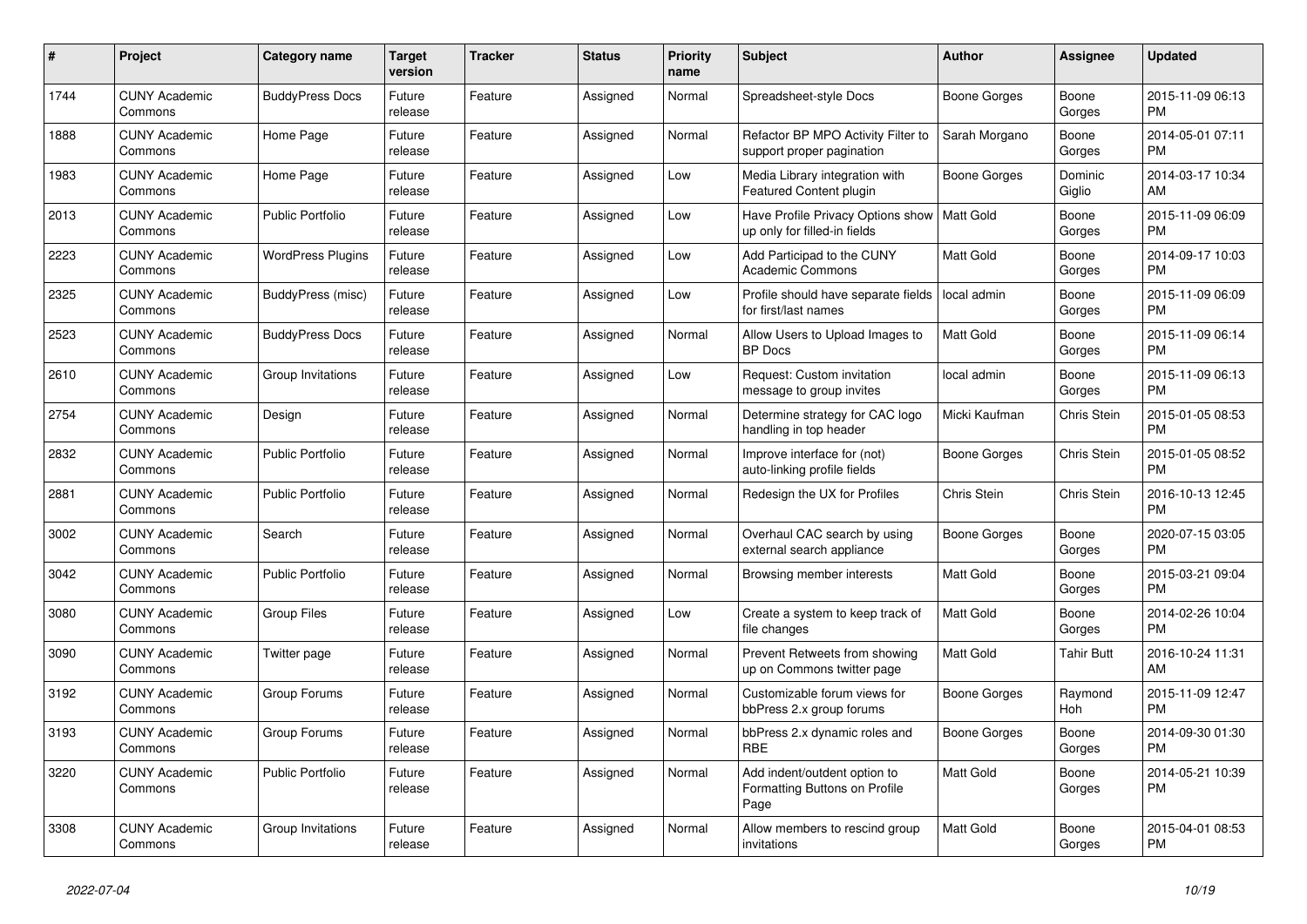| #    | <b>Project</b>                  | Category name           | <b>Target</b><br>version | <b>Tracker</b> | <b>Status</b> | <b>Priority</b><br>name | <b>Subject</b>                                                             | <b>Author</b>    | Assignee            | <b>Updated</b>                |
|------|---------------------------------|-------------------------|--------------------------|----------------|---------------|-------------------------|----------------------------------------------------------------------------|------------------|---------------------|-------------------------------|
| 3330 | <b>CUNY Academic</b><br>Commons | My Commons              | Future<br>release        | Feature        | Assigned      | Normal                  | "Commons Information" tool                                                 | Boone Gorges     | Chris Stein         | 2014-09-22 08:46<br><b>PM</b> |
| 3354 | <b>CUNY Academic</b><br>Commons | <b>Group Files</b>      | Future<br>release        | Feature        | Assigned      | Low                     | Allow Group Download of Multiple<br><b>Selected Files</b>                  | <b>Matt Gold</b> | <b>Chris Stein</b>  | 2014-08-01 08:50<br>AM        |
| 3458 | <b>CUNY Academic</b><br>Commons | Groups (misc)           | Future<br>release        | Feature        | Assigned      | Normal                  | Filter Members of Group by<br>Campus                                       | Michael Smith    | Samantha<br>Raddatz | 2014-09-26 08:32<br><b>PM</b> |
| 3473 | <b>CUNY Academic</b><br>Commons | <b>User Experience</b>  | Future<br>release        | Feature        | Assigned      | Normal                  | Commons profile: Add help info<br>about "Positions" replacing "title"      | Keith Miyake     | Samantha<br>Raddatz | 2015-11-09 02:28<br><b>PM</b> |
| 3475 | <b>CUNY Academic</b><br>Commons | Events                  | Future<br>release        | Feature        | Assigned      | Normal                  | Request to add plugin to<br>streamline room<br>booking/appointment booking | Naomi Barrettara | Boone<br>Gorges     | 2014-12-01 05:14<br><b>PM</b> |
| 3517 | <b>CUNY Academic</b><br>Commons | My Commons              | Future<br>release        | Feature        | Assigned      | Normal                  | Mute/Unmute My Commons<br>updates                                          | <b>Matt Gold</b> | Raymond<br>Hoh      | 2015-11-09 01:19<br><b>PM</b> |
| 3536 | <b>CUNY Academic</b><br>Commons | My Commons              | Future<br>release        | Feature        | Assigned      | Normal                  | Infinite Scroll on My Commons<br>page                                      | <b>Matt Gold</b> | Raymond<br>Hoh      | 2015-04-13 04:42<br><b>PM</b> |
| 3662 | <b>CUNY Academic</b><br>Commons | <b>SEO</b>              | Future<br>release        | Feature        | Assigned      | Normal                  | Duplicate Content/SEO/Google<br>issues                                     | <b>Matt Gold</b> | Raymond<br>Hoh      | 2015-04-13 04:37<br><b>PM</b> |
| 3759 | <b>CUNY Academic</b><br>Commons | WordPress (misc)        | Future<br>release        | Feature        | Assigned      | Normal                  | Review Interface for Adding Users<br>to Blogs                              | Matt Gold        | Boone<br>Gorges     | 2015-03-24 05:52<br><b>PM</b> |
| 3768 | <b>CUNY Academic</b><br>Commons | <b>Public Portfolio</b> | Future<br>release        | Feature        | Assigned      | Normal                  | Institutions/Past positions on<br>public portfolios                        | <b>Matt Gold</b> | Boone<br>Gorges     | 2018-04-23 10:44<br>AM        |
| 3770 | <b>CUNY Academic</b><br>Commons | <b>Public Portfolio</b> | Future<br>release        | Feature        | Assigned      | Normal                  | Improve Layout/Formatting of<br>Positions Area on Public Portfolios        | <b>Matt Gold</b> | Chris Stein         | 2015-04-01 09:17<br><b>PM</b> |
| 4053 | <b>CUNY Academic</b><br>Commons | Events                  | Future<br>release        | Feature        | Assigned      | Normal                  | Create new tab for past events                                             | Matt Gold        | Boone<br>Gorges     | 2015-05-12 02:10<br><b>PM</b> |
| 4238 | <b>CUNY Academic</b><br>Commons | Events                  | Future<br>release        | Feature        | Assigned      | Normal                  | Copy Events to Other Groups?                                               | <b>Matt Gold</b> | Boone<br>Gorges     | 2015-07-02 10:08<br>AM        |
| 4980 | <b>CUNY Academic</b><br>Commons | Home Page               | Future<br>release        | Feature        | Assigned      | Normal                  | CAC Featured Content -- Adding<br>Randomization                            | <b>Matt Gold</b> | Boone<br>Gorges     | 2016-12-12 03:01<br><b>PM</b> |
| 5016 | <b>CUNY Academic</b><br>Commons | Events                  | Future<br>release        | Feature        | Assigned      | Low                     | Allow comments to be posted on<br>events                                   | <b>Matt Gold</b> | Raymond<br>Hoh      | 2019-03-01 02:23<br><b>PM</b> |
| 5225 | <b>CUNY Academic</b><br>Commons | Registration            | Future<br>release        | Feature        | Assigned      | Normal                  | On-boarding Issues                                                         | Luke Waltzer     | Samantha<br>Raddatz | 2016-02-12 02:58<br><b>PM</b> |
| 5234 | <b>CUNY Academic</b><br>Commons | Membership              | Future<br>release        | Feature        | Assigned      | Normal                  | Write Unconfirmed patch for WP                                             | Boone Gorges     | Boone<br>Gorges     | 2016-10-24 11:18<br>AM        |
| 5316 | <b>CUNY Academic</b><br>Commons | User Experience         | Future<br>release        | Feature        | Assigned      | Normal                  | Prompt user email address<br>updates                                       | <b>Matt Gold</b> | Stephen Real        | 2016-12-21 03:30<br><b>PM</b> |
| 5581 | <b>CUNY Academic</b><br>Commons | Analytics               | Future<br>release        | Feature        | Assigned      | Normal                  | Explore alternatives to Google<br>Analytics                                | Matt Gold        | Valerie<br>Townsend | 2020-04-17 03:12<br><b>PM</b> |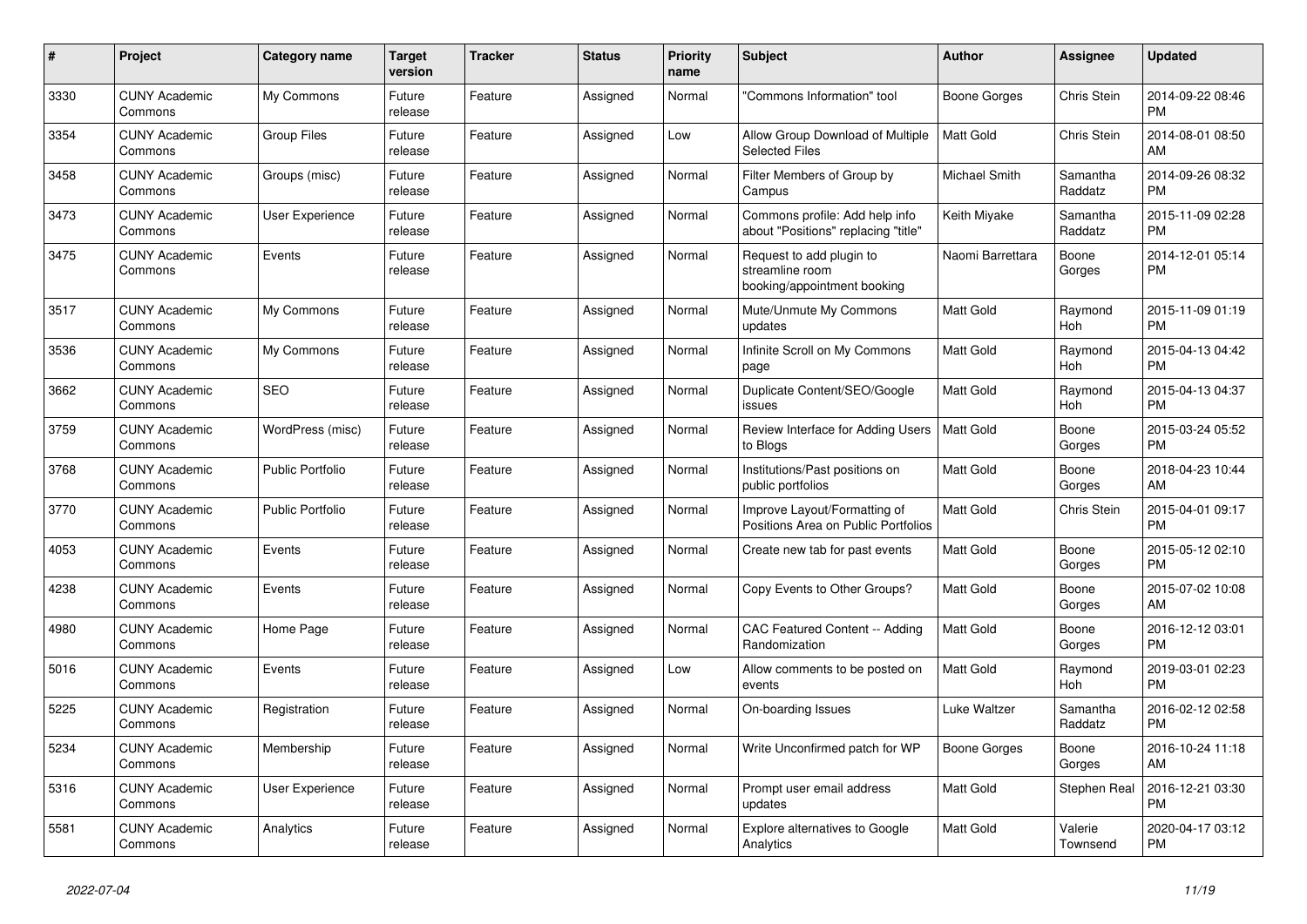| #     | Project                         | <b>Category name</b>       | Target<br>version | <b>Tracker</b> | <b>Status</b>        | Priority<br>name | <b>Subject</b>                                                                             | <b>Author</b>     | <b>Assignee</b>     | <b>Updated</b>                |
|-------|---------------------------------|----------------------------|-------------------|----------------|----------------------|------------------|--------------------------------------------------------------------------------------------|-------------------|---------------------|-------------------------------|
| 5696  | <b>CUNY Academic</b><br>Commons | Events                     | Future<br>release | Feature        | Assigned             | Normal           | Events Calendar - display options<br>calendar aggregation                                  | <b>Matt Gold</b>  | Boone<br>Gorges     | 2016-10-13 11:44<br>AM        |
| 5955  | <b>CUNY Academic</b><br>Commons | Outreach                   | Future<br>release | Feature        | Assigned             | Normal           | Create auto-newsletter for<br>commons members                                              | Matt Gold         | Luke Waltzer        | 2016-08-30 10:34<br>AM        |
| 6426  | <b>CUNY Academic</b><br>Commons | Spam/Spam<br>Prevention    | Future<br>release | Feature        | Assigned             | Normal           | Force captcha on all comments?                                                             | Matt Gold         | <b>Tahir Butt</b>   | 2016-10-24 02:06<br><b>PM</b> |
| 8836  | <b>CUNY Academic</b><br>Commons | <b>Blogs (BuddyPress)</b>  | Future<br>release | Feature        | Assigned             | Normal           | Redesign site launch process                                                               | <b>Matt Gold</b>  | Boone<br>Gorges     | 2019-10-03 02:49<br><b>PM</b> |
| 8900  | <b>CUNY Academic</b><br>Commons | Accessibility              | Future<br>release | Feature        | Assigned             | Normal           | Look into tools to enforce<br>accessibility in WP environment                              | <b>Matt Gold</b>  | Boone<br>Gorges     | 2022-04-26 11:59<br>AM        |
| 8901  | <b>CUNY Academic</b><br>Commons | Accessibility              | Future<br>release | Feature        | Assigned             | Normal           | Theme analysis for accessibility                                                           | Matt Gold         | Boone<br>Gorges     | 2022-04-26 11:59<br><b>AM</b> |
| 9028  | <b>CUNY Academic</b><br>Commons | Onboarding                 | Future<br>release | Feature        | Assigned             | Normal           | suggest groups to new members<br>during the registration process                           | <b>Matt Gold</b>  | Chris Stein         | 2018-10-24 12:34<br><b>PM</b> |
| 9895  | <b>CUNY Academic</b><br>Commons | Onboarding                 | Future<br>release | Feature        | Assigned             | Normal           | Add "Accept Invitation"<br>link/button/function to Group<br>and/or Site invitation emails? | Luke Waltzer      | Boone<br>Gorges     | 2018-06-07 12:42<br><b>PM</b> |
| 10368 | <b>CUNY Academic</b><br>Commons |                            | Future<br>release | Feature        | Assigned             | Normal           | Use ORCID data to populate<br>academic profile page                                        | Stephen Francoeur | Boone<br>Gorges     | 2018-09-25 01:53<br><b>PM</b> |
| 10659 | <b>CUNY Academic</b><br>Commons | Group Forums               | Future<br>release | Feature        | Assigned             | Normal           | Post to multiple groups via email                                                          | Matt Gold         | Raymond<br>Hoh      | 2018-11-15 12:54<br><b>AM</b> |
| 15604 | <b>CUNY Academic</b><br>Commons | <b>Email Notifications</b> | Future<br>release | Feature        | Assigned             | Normal           | Restructure Commons Group<br>Digest Email Messages                                         | Matt Gold         | Boone<br>Gorges     | 2022-05-26 10:45<br>AM        |
| 8756  | <b>CUNY Academic</b><br>Commons | Group Blogs                | Future<br>release | Feature        | Hold                 | Normal           | Connect multiple blogs to one<br>group?                                                    | Matt Gold         | Boone<br>Gorges     | 2017-09-30 10:42<br>AM        |
| 16092 | <b>CUNY Academic</b><br>Commons |                            | Future<br>release | Feature        | Hold                 | Normal           | Don't show main site in Site<br>search results                                             | Boone Gorges      | Boone<br>Gorges     | 2022-05-17 03:12<br><b>PM</b> |
| 1456  | <b>CUNY Academic</b><br>Commons | Group Invitations          | Future<br>release | Feature        | Reporter<br>Feedback | Low              | Invite to Group Button from Profile<br>Field                                               | Matt Gold         | Samantha<br>Raddatz | 2015-11-09 05:59<br><b>PM</b> |
| 1544  | <b>CUNY Academic</b><br>Commons | Groups (misc)              | Future<br>release | Feature        | Reporter<br>Feedback | Normal           | Group Filtering and Sorting                                                                | Matt Gold         | Chris Stein         | 2019-03-01 02:25<br><b>PM</b> |
| 7115  | <b>CUNY Academic</b><br>Commons | Groups (misc)              | Future<br>release | Feature        | Reporter<br>Feedback | Normal           | make licensing info clear during<br>group creation                                         | <b>Matt Gold</b>  | Raymond<br>Hoh      | 2020-12-08 11:32<br>AM        |
| 9947  | <b>CUNY Academic</b><br>Commons | <b>WordPress Plugins</b>   | Future<br>release | Feature        | Reporter<br>Feedback | Normal           | Install H5P quiz plugin                                                                    | Matt Gold         | Boone<br>Gorges     | 2018-09-11 11:01<br>AM        |
| 11131 | <b>CUNY Academic</b><br>Commons |                            | Future<br>release | Feature        | Reporter<br>Feedback | Normal           | <b>Image Annotation Plugins</b>                                                            | Laurie Hurson     |                     | 2019-02-26 11:33<br>AM        |
| 11945 | <b>CUNY Academic</b><br>Commons | Reckoning                  | Future<br>release | Feature        | Reporter<br>Feedback | Normal           | Add Comments bubble to<br>Reckoning views                                                  | Boone Gorges      | Boone<br>Gorges     | 2019-11-12 05:14<br><b>PM</b> |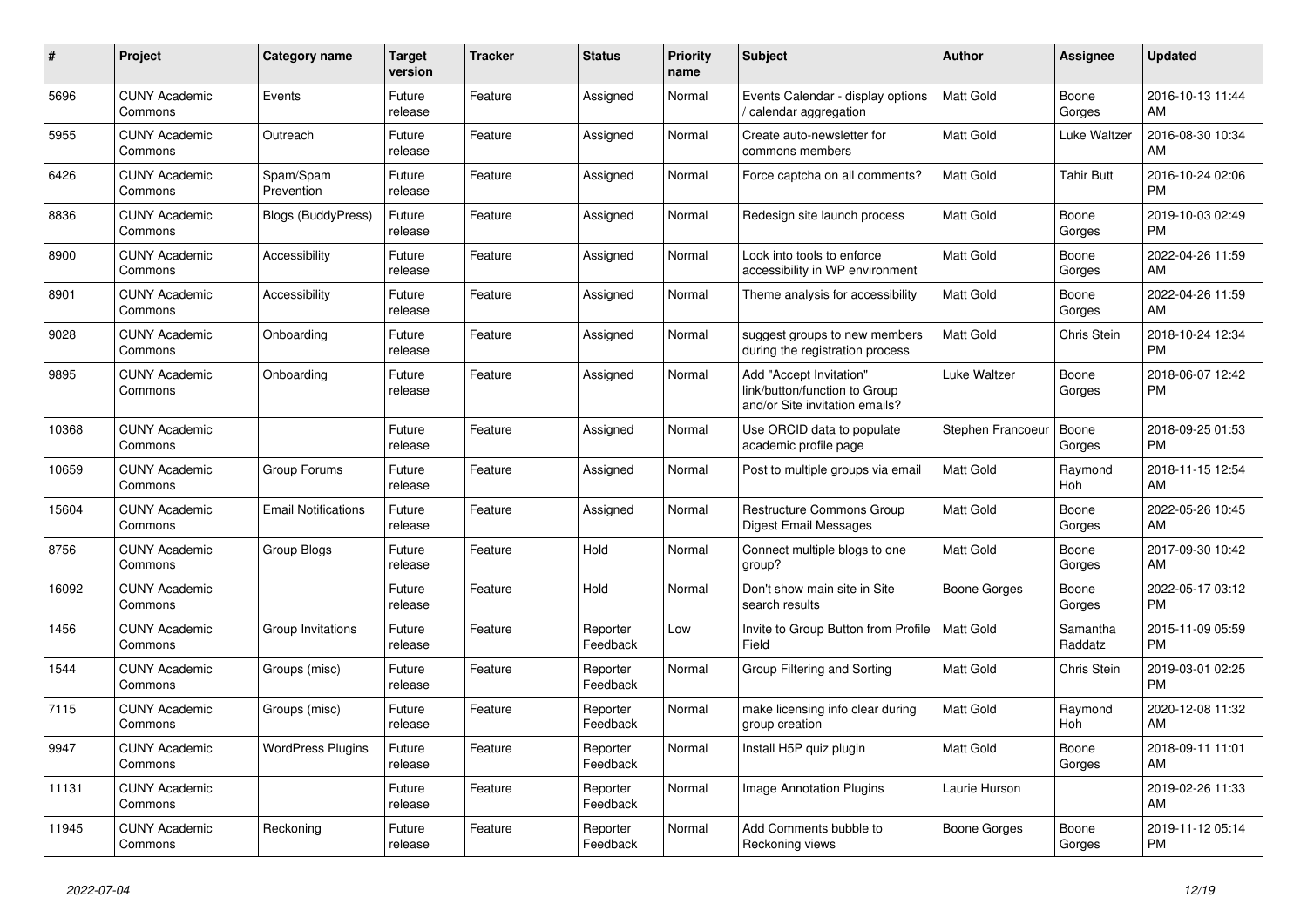| #     | Project                         | <b>Category name</b>           | <b>Target</b><br>version | <b>Tracker</b> | <b>Status</b>        | <b>Priority</b><br>name | Subject                                                                                                                                      | Author                  | Assignee            | <b>Updated</b>                |
|-------|---------------------------------|--------------------------------|--------------------------|----------------|----------------------|-------------------------|----------------------------------------------------------------------------------------------------------------------------------------------|-------------------------|---------------------|-------------------------------|
| 12446 | <b>CUNY Academic</b><br>Commons | Groups (misc)                  | Future<br>release        | Feature        | Reporter<br>Feedback | Normal                  | Toggle default site to group forum<br>posting                                                                                                | Laurie Hurson           | Laurie Hurson       | 2020-03-10 11:57<br>AM        |
| 10380 | <b>CUNY Academic</b><br>Commons | WordPress (misc)               | Future<br>release        | Feature        | In Progress          | Normal                  | Remove blacklisted plugins                                                                                                                   | <b>Boone Gorges</b>     |                     | 2022-04-26 12:00<br><b>PM</b> |
| 3615  | <b>CUNY Academic</b><br>Commons | Redmine                        | Not tracked              | Feature        | New                  | Low                     | Create Redmine issues via email                                                                                                              | Dominic Giglio          | Boone<br>Gorges     | 2017-11-16 11:36<br>AM        |
| 3657  | <b>CUNY Academic</b><br>Commons | WordPress (misc)               | Not tracked              | Feature        | <b>New</b>           | Normal                  | Create alert for GC email<br>addresses                                                                                                       | <b>Matt Gold</b>        | Matt Gold           | 2016-04-14 11:29<br><b>PM</b> |
| 5679  | <b>CUNY Academic</b><br>Commons | Analytics                      | Not tracked              | Feature        | <b>New</b>           | Normal                  | Logged In Users for GA                                                                                                                       | Valerie Townsend        | Valerie<br>Townsend | 2016-06-11 09:49<br>AM        |
| 9420  | <b>CUNY Academic</b><br>Commons | cuny.is                        | Not tracked              | Feature        | <b>New</b>           | Normal                  | Request for http://cuny.is/streams                                                                                                           | Raffi<br>Khatchadourian | Marilyn<br>Weber    | 2018-04-02 10:08<br>AM        |
| 9643  | <b>CUNY Academic</b><br>Commons | Publicity                      | Not tracked              | Feature        | New                  | Normal                  | Create a page on the Commons<br>for logos etc.                                                                                               | Stephen Real            | Stephen Real        | 2018-04-24 10:53<br>AM        |
| 9908  | <b>CUNY Academic</b><br>Commons |                                | Not tracked              | Feature        | <b>New</b>           | Normal                  | Is it possible to send email<br>updates to users (or an email<br>address not on the list) for only a<br>single page AFTER being<br>prompted? | <b>Michael Shields</b>  | scott voth          | 2018-06-11 01:34<br><b>PM</b> |
| 12911 | <b>CUNY Academic</b><br>Commons |                                | Not tracked              | Feature        | New                  | Normal                  | Block access to xmlrpc.php based<br>on User-Agent                                                                                            | <b>Boone Gorges</b>     | Boone<br>Gorges     | 2020-06-09 05:12<br><b>PM</b> |
| 14394 | <b>CUNY Academic</b><br>Commons |                                | Not tracked              | Feature        | New                  | Normal                  | Commons News Site - redesign                                                                                                                 | scott voth              | scott voth          | 2021-09-14 10:46<br>AM        |
| 3230  | <b>CUNY Academic</b><br>Commons | Internal Tools and<br>Workflow | Not tracked              | Feature        | Assigned             | High                    | Scripts for quicker<br>provisioning/updating of<br>development environments                                                                  | Boone Gorges            | Boone<br>Gorges     | 2016-01-26 04:54<br><b>PM</b> |
| 6115  | <b>CUNY Academic</b><br>Commons | Publicity                      | Not tracked              | Feature        | Assigned             | Normal                  | create digital signage for GC                                                                                                                | <b>Matt Gold</b>        | scott voth          | 2016-10-11 10:09<br><b>PM</b> |
| 7828  | <b>CUNY Academic</b><br>Commons |                                | Not tracked              | Feature        | Assigned             | Normal                  | Theme Assessment 2017                                                                                                                        | Margaret Galvan         | Margaret<br>Galvan  | 2017-05-02 10:41<br><b>PM</b> |
| 8837  | <b>CUNY Academic</b><br>Commons |                                | Not tracked              | Feature        | Assigned             | Normal                  | Create a form to request info from<br>people requesting premium<br>themes and plugins                                                        | <b>Matt Gold</b>        | Marilyn<br>Weber    | 2017-11-14 03:35<br><b>PM</b> |
| 8898  | <b>CUNY Academic</b><br>Commons | Social Paper                   | Not tracked              | Feature        | Assigned             | Normal                  | Usage data on docs and social<br>paper                                                                                                       | <b>Matt Gold</b>        | Matt Gold           | 2017-11-16 11:32<br>AM        |
| 8902  | <b>CUNY Academic</b><br>Commons | Design                         | Not tracked              | Feature        | Assigned             | Normal                  | Report back on research on<br><b>BuddyPress themes</b>                                                                                       | Matt Gold               | Michael Smith       | 2017-11-10 12:31<br><b>PM</b> |
| 8976  | <b>CUNY Academic</b><br>Commons | Reply By Email                 | Not tracked              | Feature        | Assigned             | Normal                  | Package RBE new topics posting?   Matt Gold                                                                                                  |                         | Raymond<br>Hoh      | 2017-12-04 02:34<br><b>PM</b> |
| 11517 | <b>CUNY Academic</b><br>Commons |                                | Not tracked              | Feature        | Assigned             | Normal                  | wp-accessibility plugin should not<br>strip 'target=" blank" by default                                                                      | Boone Gorges            | Laurie Hurson       | 2019-09-24 09:57<br>AM        |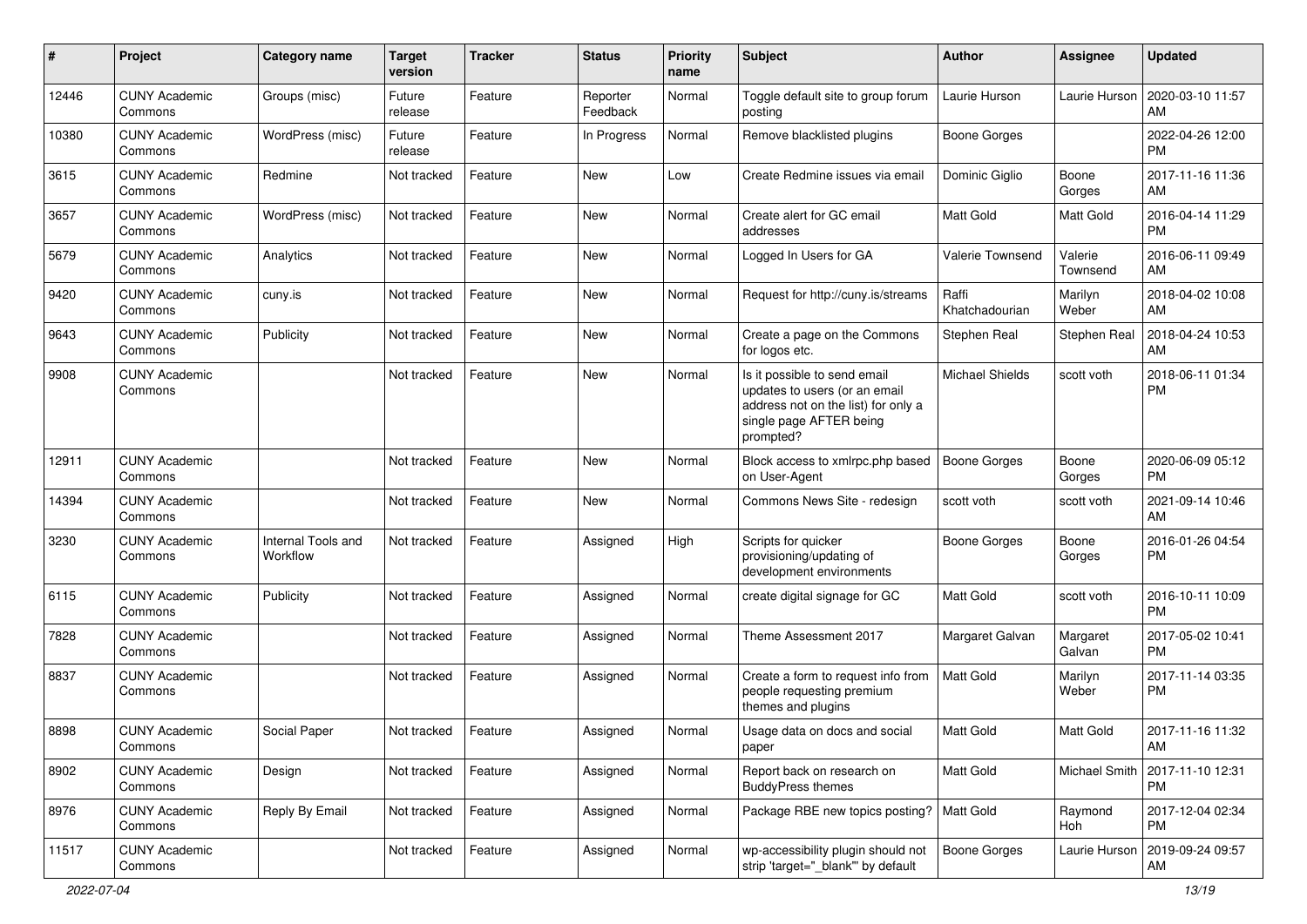| #     | Project                         | <b>Category name</b>     | <b>Target</b><br>version | <b>Tracker</b> | <b>Status</b>        | Priority<br>name | <b>Subject</b>                                                    | <b>Author</b>           | Assignee         | <b>Updated</b>                |
|-------|---------------------------------|--------------------------|--------------------------|----------------|----------------------|------------------|-------------------------------------------------------------------|-------------------------|------------------|-------------------------------|
| 13912 | <b>CUNY Academic</b><br>Commons |                          | Not tracked              | Feature        | Hold                 | Low              | posting "missed schedule"                                         | Marilyn Weber           |                  | 2021-02-23 10:46<br>AM        |
| 11077 | <b>CUNY Academic</b><br>Commons | Events                   | Not tracked              | Feature        | Reporter<br>Feedback | Normal           | Show event category description<br>in event list view             | Raffi<br>Khatchadourian |                  | 2019-02-12 10:38<br><b>PM</b> |
| 15923 | <b>CUNY Academic</b><br>Commons |                          | Not tracked              | Feature        | Reporter<br>Feedback | Normal           | <b>Bellows Plugin Adjustments</b>                                 | Laurie Hurson           |                  | 2022-04-20 10:10<br>AM        |
| 11496 | <b>CUNY Academic</b><br>Commons | <b>Public Portfolio</b>  | 1.15.2                   | Support        | <b>New</b>           | Normal           | Replace Twitter Icon on Member<br>Portfolio page                  | scott voth              | Boone<br>Gorges  | 2019-06-06 01:03<br><b>PM</b> |
| 15169 | <b>CUNY Academic</b><br>Commons |                          | 2.0.3                    | Support        | Reporter<br>Feedback | Normal           | new Prelude website zipfiles for<br>custom theme and other files. | Marilyn Weber           |                  | 2022-06-29 11:32<br>AM        |
| 15655 | <b>CUNY Academic</b><br>Commons |                          | 2.0.3                    | Support        | Reporter<br>Feedback | Normal           | Event Aggregator plugin?                                          | Marilyn Weber           |                  | 2022-06-29 11:32<br>AM        |
| 15045 | <b>CUNY Academic</b><br>Commons |                          |                          | Support        | New                  | Normal           | no result for KCeL in the search<br>box on the commons            | Marilyn Weber           |                  | 2021-12-10 11:29<br>AM        |
| 15565 | <b>CUNY Academic</b><br>Commons |                          |                          | Support        | <b>New</b>           | Normal           | Events - send updates to an email<br>listserv                     | Marilyn Weber           |                  | 2022-03-10 01:06<br><b>PM</b> |
| 15685 | <b>CUNY Academic</b><br>Commons |                          |                          | Support        | New                  | High             | problem with chrome?                                              | Marilyn Weber           |                  | 2022-04-25 03:40<br><b>PM</b> |
| 15767 | <b>CUNY Academic</b><br>Commons | WordPress (misc)         |                          | Support        | New                  | Normal           | Site loading slowly                                               | scott voth              | Boone<br>Gorges  | 2022-04-04 08:56<br><b>PM</b> |
| 14784 | <b>CUNY Academic</b><br>Commons |                          |                          | Support        | Reporter<br>Feedback | Normal           | User report of logo problem when<br>using Customizer theme        | Marilyn Weber           |                  | 2021-09-17 10:25<br>AM        |
| 15260 | <b>CUNY Academic</b><br>Commons |                          |                          | Support        | Reporter<br>Feedback | Normal           | Diacritical markings   European<br><b>Stages</b>                  | Marilyn Weber           |                  | 2022-02-04 08:16<br>AM        |
| 15370 | <b>CUNY Academic</b><br>Commons |                          |                          | Support        | Reporter<br>Feedback | Normal           | All-in-One Event Calendar?                                        | Marilyn Weber           |                  | 2022-02-17 11:03<br>AM        |
| 16099 | <b>CUNY Academic</b><br>Commons |                          |                          | Support        | Reporter<br>Feedback | Normal           | request for Newsletter Glue                                       | Marilyn Weber           |                  | 2022-05-13 12:14<br><b>PM</b> |
| 16110 | <b>CUNY Academic</b><br>Commons |                          |                          | Support        | Reporter<br>Feedback | Normal           | remove Creative Commons<br>license from pages?                    | Marilyn Weber           | Raymond<br>Hoh   | 2022-05-17 06:11<br><b>PM</b> |
| 13946 | <b>CUNY Academic</b><br>Commons | <b>WordPress Plugins</b> | 2.1.0                    | Support        | Assigned             | Normal           | Custom Embed handler For<br>OneDrive files                        | scott voth              | Raymond<br>Hoh   | 2022-05-26 10:46<br>AM        |
| 3492  | <b>CUNY Academic</b><br>Commons | <b>WordPress Themes</b>  | Future<br>release        | Support        | Assigned             | Normal           | Add CBOX theme to the<br>Commons                                  | scott voth              | Raymond<br>Hoh   | 2014-10-08 05:55<br><b>PM</b> |
| 5826  | <b>CUNY Academic</b><br>Commons | <b>WordPress Plugins</b> | Future<br>release        | Support        | Reporter<br>Feedback | Normal           | <b>Remove Subscription Options</b><br>plugin from directory       | Sarah Morgano           | Sarah<br>Morgano | 2016-10-21 04:14<br><b>PM</b> |
| 9207  | <b>CUNY Academic</b><br>Commons |                          | Future<br>release        | Support        | Reporter<br>Feedback | Normal           | display dashboards made in<br>Tableau?                            | Marilyn Weber           | Boone<br>Gorges  | 2018-04-10 10:42<br>AM        |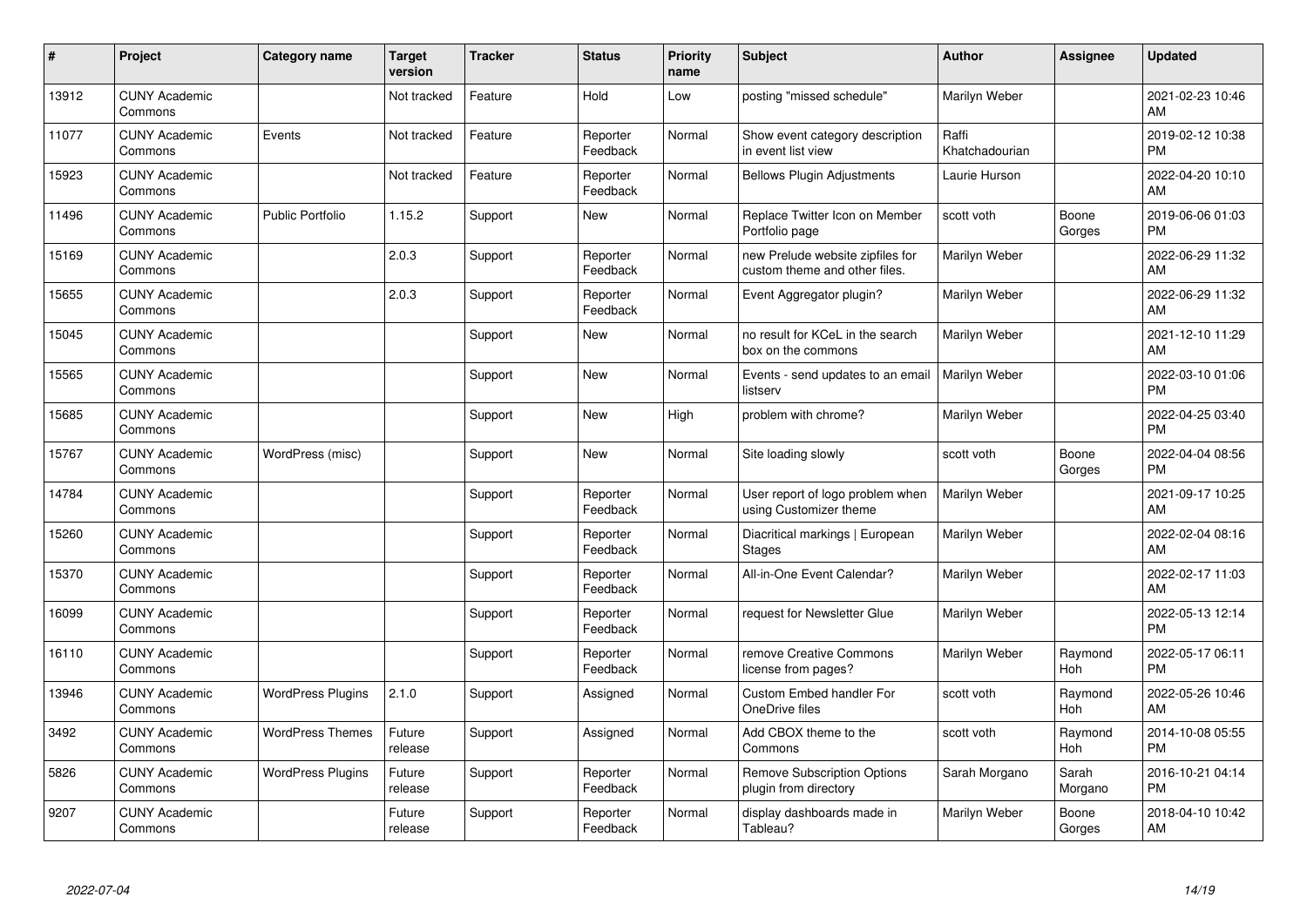| $\pmb{\sharp}$ | <b>Project</b>                  | Category name            | <b>Target</b><br>version | <b>Tracker</b> | <b>Status</b>        | <b>Priority</b><br>name | <b>Subject</b>                                                                     | <b>Author</b>    | Assignee            | <b>Updated</b>                |
|----------------|---------------------------------|--------------------------|--------------------------|----------------|----------------------|-------------------------|------------------------------------------------------------------------------------|------------------|---------------------|-------------------------------|
| 9211           | <b>CUNY Academic</b><br>Commons | <b>WordPress Plugins</b> | Future<br>release        | Support        | Reporter<br>Feedback | Normal                  | Auto-Role Setting in Forum Plugin<br>Causing Some Confusion                        | Luke Waltzer     | Boone<br>Gorges     | 2018-03-13 11:44<br>AM        |
| 11788          | <b>CUNY Academic</b><br>Commons | <b>WordPress Plugins</b> | Future<br>release        | Support        | Reporter<br>Feedback | Normal                  | Plugin Request - Browse Aloud                                                      | scott voth       |                     | 2019-09-24 08:42<br>AM        |
| 8607           | <b>CUNY Academic</b><br>Commons |                          | Not tracked              | Support        | New                  | Normal                  | Paypal?                                                                            | Marilyn Weber    | Matt Gold           | 2018-05-15 01:37<br><b>PM</b> |
| 9729           | <b>CUNY Academic</b><br>Commons | <b>SEO</b>               | Not tracked              | Support        | <b>New</b>           | Normal                  | 503 Errors showing on<br>newlaborforum.cuny.edu                                    | Diane Krauthamer | Raymond<br>Hoh      | 2018-05-22 04:48<br><b>PM</b> |
| 10839          | <b>CUNY Academic</b><br>Commons | About page               | Not tracked              | Support        | New                  | Normal                  | <b>Mission Statement Needs</b><br>Revision                                         | scott voth       | Matt Gold           | 2018-12-26 10:58<br>AM        |
| 11545          | <b>CUNY Academic</b><br>Commons | <b>WordPress Plugins</b> | Not tracked              | Support        | New                  | Normal                  | <b>Twitter searches in WordPress</b>                                               | Gina Cherry      | Matt Gold           | 2019-09-23 01:03<br><b>PM</b> |
| 11624          | <b>CUNY Academic</b><br>Commons | WordPress (misc)         | Not tracked              | Support        | New                  | Normal                  | Change pages into posts or swap<br>database for a Commons site?                    | Stephen Klein    | Raymond<br>Hoh      | 2019-07-09 11:04<br>AM        |
| 11883          | <b>CUNY Academic</b><br>Commons | Help/Codex               | Not tracked              | Support        | <b>New</b>           | Normal                  | Need Embedding Help Page<br>Update (Tableau)                                       | Anthony Wheeler  | scott voth          | 2019-09-24 08:49<br>AM        |
| 12247          | <b>CUNY Academic</b><br>Commons | Publicity                | Not tracked              | Support        | New                  | Normal                  | <b>Screenshot of First Commons</b><br>Homepage                                     | scott voth       | scott voth          | 2020-01-14 12:08<br><b>PM</b> |
| 12328          | <b>CUNY Academic</b><br>Commons |                          | Not tracked              | Support        | New                  | Normal                  | Sign up Code for Non-CUNY<br>Faculty                                               | Laurie Hurson    |                     | 2020-01-28 10:25<br>AM        |
| 12352          | <b>CUNY Academic</b><br>Commons |                          | Not tracked              | Support        | <b>New</b>           | Normal                  | "posts list" page builder block<br>option                                          | Marilyn Weber    |                     | 2020-02-03 01:29<br><b>PM</b> |
| 12382          | <b>CUNY Academic</b><br>Commons | Membership               | Not tracked              | Support        | New                  | Normal                  | Email request change                                                               | Marilyn Weber    | Marilyn<br>Weber    | 2020-02-06 12:56<br><b>PM</b> |
| 13286          | <b>CUNY Academic</b><br>Commons |                          | Not tracked              | Support        | New                  | Normal                  | problem connecting with<br>WordPress app                                           | Marilyn Weber    | Raymond<br>Hoh      | 2020-09-08 11:16<br>AM        |
| 14911          | <b>CUNY Academic</b><br>Commons | <b>WordPress Themes</b>  | Not tracked              | Support        | <b>New</b>           | Normal                  | Twentytwentyone theme                                                              | Marilyn Weber    |                     | 2021-10-28 10:37<br>AM        |
| 15816          | <b>CUNY Academic</b><br>Commons |                          | Not tracked              | Support        | <b>New</b>           | Normal                  | slow loading at SPS                                                                | Marilyn Weber    |                     | 2022-04-05 01:26<br><b>PM</b> |
| 636            | <b>CUNY Academic</b><br>Commons | WordPress (misc)         | Not tracked              | Support        | Assigned             | Normal                  | Create Lynda.com-like Table of<br>Contents for Prospective Tutorial<br>Screencasts | <b>Matt Gold</b> | scott voth          | 2016-02-23 03:12<br><b>PM</b> |
| 2175           | <b>CUNY Academic</b><br>Commons | WordPress (misc)         | Not tracked              | Support        | Assigned             | Normal                  | Subscibe 2 vs. Jetpack<br>subscription options                                     | local admin      | Matt Gold           | 2016-01-26 04:58<br><b>PM</b> |
| 4070           | <b>CUNY Academic</b><br>Commons | Analytics                | Not tracked              | Support        | Assigned             | Normal                  | Request for JITP site analytics                                                    | <b>Matt Gold</b> | Seth Persons        | 2016-02-23 03:09<br><b>PM</b> |
| 4986           | <b>CUNY Academic</b><br>Commons | ZenDesk                  | Not tracked              | Support        | Assigned             | Normal                  | Prepare documentation for<br>Zendesk re web widget                                 | <b>Matt Gold</b> | Samantha<br>Raddatz | 2016-02-25 03:09<br><b>PM</b> |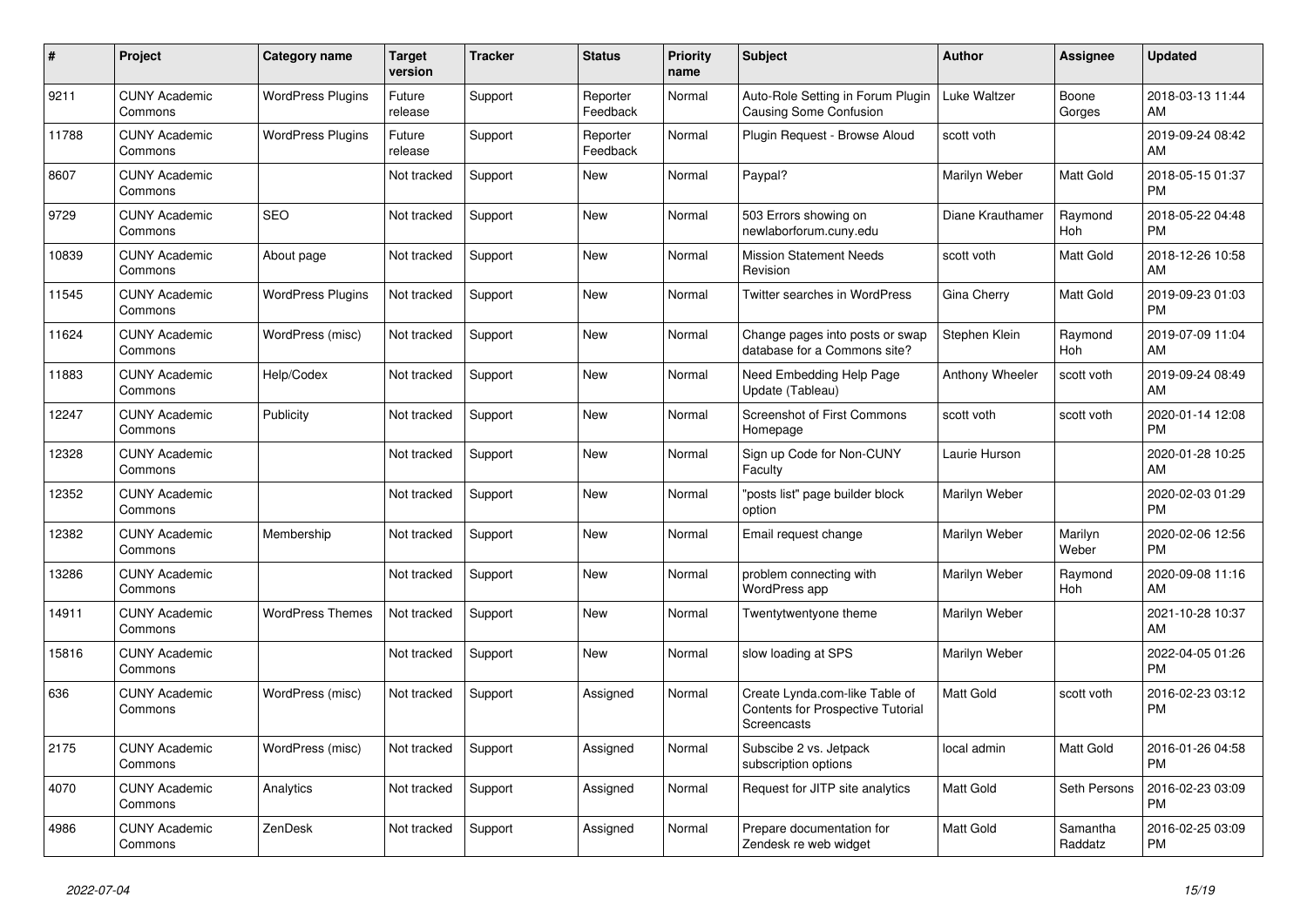| #     | Project                         | <b>Category name</b>      | <b>Target</b><br>version | <b>Tracker</b> | <b>Status</b>        | <b>Priority</b><br>name | <b>Subject</b>                                                    | <b>Author</b>    | Assignee        | <b>Updated</b>                |
|-------|---------------------------------|---------------------------|--------------------------|----------------|----------------------|-------------------------|-------------------------------------------------------------------|------------------|-----------------|-------------------------------|
| 9941  | <b>CUNY Academic</b><br>Commons | Wiki                      | Not tracked              | Support        | Assigned             | Normal                  | Wiki functionality                                                | <b>Matt Gold</b> | Boone<br>Gorges | 2018-06-26 10:57<br>AM        |
| 11519 | <b>CUNY Academic</b><br>Commons |                           | Not tracked              | Support        | Assigned             | Normal                  | comment option not appearing                                      | Marilyn Weber    |                 | 2019-09-24 10:28<br>AM        |
| 11848 | <b>CUNY Academic</b><br>Commons |                           | Not tracked              | Support        | Hold                 | Normal                  | a Dean of Faculty wants to share<br>a large file                  | Marilyn Weber    |                 | 2019-09-24 08:44<br>AM        |
| 10273 | <b>CUNY Academic</b><br>Commons | Registration              | Not tracked              | Support        | Reporter<br>Feedback | Normal                  | users combining CF and campus<br>address                          | Marilyn Weber    |                 | 2019-09-18 10:58<br>AM        |
| 10657 | <b>CUNY Academic</b><br>Commons |                           | Not tracked              | Support        | Reporter<br>Feedback | Normal                  | child theme problems                                              | Marilyn Weber    |                 | 2018-11-08 01:19<br><b>PM</b> |
| 10982 | <b>CUNY Academic</b><br>Commons | Domain Mapping            | Not tracked              | Support        | Reporter<br>Feedback | Normal                  | <b>CNAME</b> question                                             | scott voth       |                 | 2019-01-22 04:29<br><b>PM</b> |
| 11149 | <b>CUNY Academic</b><br>Commons |                           | Not tracked              | Support        | Reporter<br>Feedback | Normal                  | comments getting blocked                                          | Marilyn Weber    | Raymond<br>Hoh  | 2019-03-26 11:40<br>AM        |
| 11386 | <b>CUNY Academic</b><br>Commons | WordPress - Media         | Not tracked              | Support        | Reporter<br>Feedback | Normal                  | disappearing images                                               | scott voth       | Boone<br>Gorges | 2019-05-14 10:32<br>AM        |
| 11449 | <b>CUNY Academic</b><br>Commons | WordPress - Media         | Not tracked              | Support        | Reporter<br>Feedback | Normal                  | Cloning Media Library for JITP<br>from Staging to Production Site | Patrick DeDauw   | Boone<br>Gorges | 2019-05-13 12:00<br><b>PM</b> |
| 11493 | <b>CUNY Academic</b><br>Commons | Domain Mapping            | Not tracked              | Support        | Reporter<br>Feedback | Normal                  | Domain Mapping Request - Talia<br>Schaffer                        | scott voth       | Matt Gold       | 2019-08-06 08:39<br>AM        |
| 11509 | <b>CUNY Academic</b><br>Commons |                           | Not tracked              | Support        | Reporter<br>Feedback | Normal                  | deleted Page causing a Menu<br>problem?                           | Marilyn Weber    |                 | 2019-06-04 09:54<br>AM        |
| 11771 | <b>CUNY Academic</b><br>Commons |                           | Not tracked              | Support        | Reporter<br>Feedback | Normal                  | post displays in sections                                         | Marilyn Weber    |                 | 2019-08-20 10:34<br>AM        |
| 11787 | <b>CUNY Academic</b><br>Commons |                           | Not tracked              | Support        | Reporter<br>Feedback | Normal                  | automated comments notifications<br>on ZenDesk                    | Marilyn Weber    |                 | 2019-08-26 06:18<br><b>PM</b> |
| 12004 | <b>CUNY Academic</b><br>Commons |                           | Not tracked              | Support        | Reporter<br>Feedback | Normal                  | Notifications for spam blog<br>comments                           | Gina Cherry      | Raymond<br>Hoh  | 2019-11-01 12:05<br><b>PM</b> |
| 12350 | <b>CUNY Academic</b><br>Commons | <b>Blogs (BuddyPress)</b> | Not tracked              | Support        | Reporter<br>Feedback | Normal                  | URL creation problem                                              | Marilyn Weber    |                 | 2020-02-03 11:27<br>AM        |
| 12484 | <b>CUNY Academic</b><br>Commons |                           | Not tracked              | Support        | Reporter<br>Feedback | Normal                  | Sign up Code for COIL Course<br>starting in March                 | Laurie Hurson    | Matt Gold       | 2020-03-02 02:26<br><b>PM</b> |
| 12741 | <b>CUNY Academic</b><br>Commons | <b>WordPress Plugins</b>  | Not tracked              | Support        | Reporter<br>Feedback | Normal                  | <b>Tableau Public Viz Block</b>                                   | Marilyn Weber    | Raymond<br>Hoh  | 2020-05-12 11:00<br><b>AM</b> |
| 13034 | <b>CUNY Academic</b><br>Commons |                           | Not tracked              | Support        | Reporter<br>Feedback | Normal                  | a site is asking people to join the<br>Commons to get a download  | Marilyn Weber    |                 | 2020-07-12 07:23<br>AM        |
| 13255 | <b>CUNY Academic</b><br>Commons |                           | Not tracked              | Support        | Reporter<br>Feedback | Normal                  | Accessibility problems                                            | Marilyn Weber    |                 | 2020-09-01 05:48<br><b>PM</b> |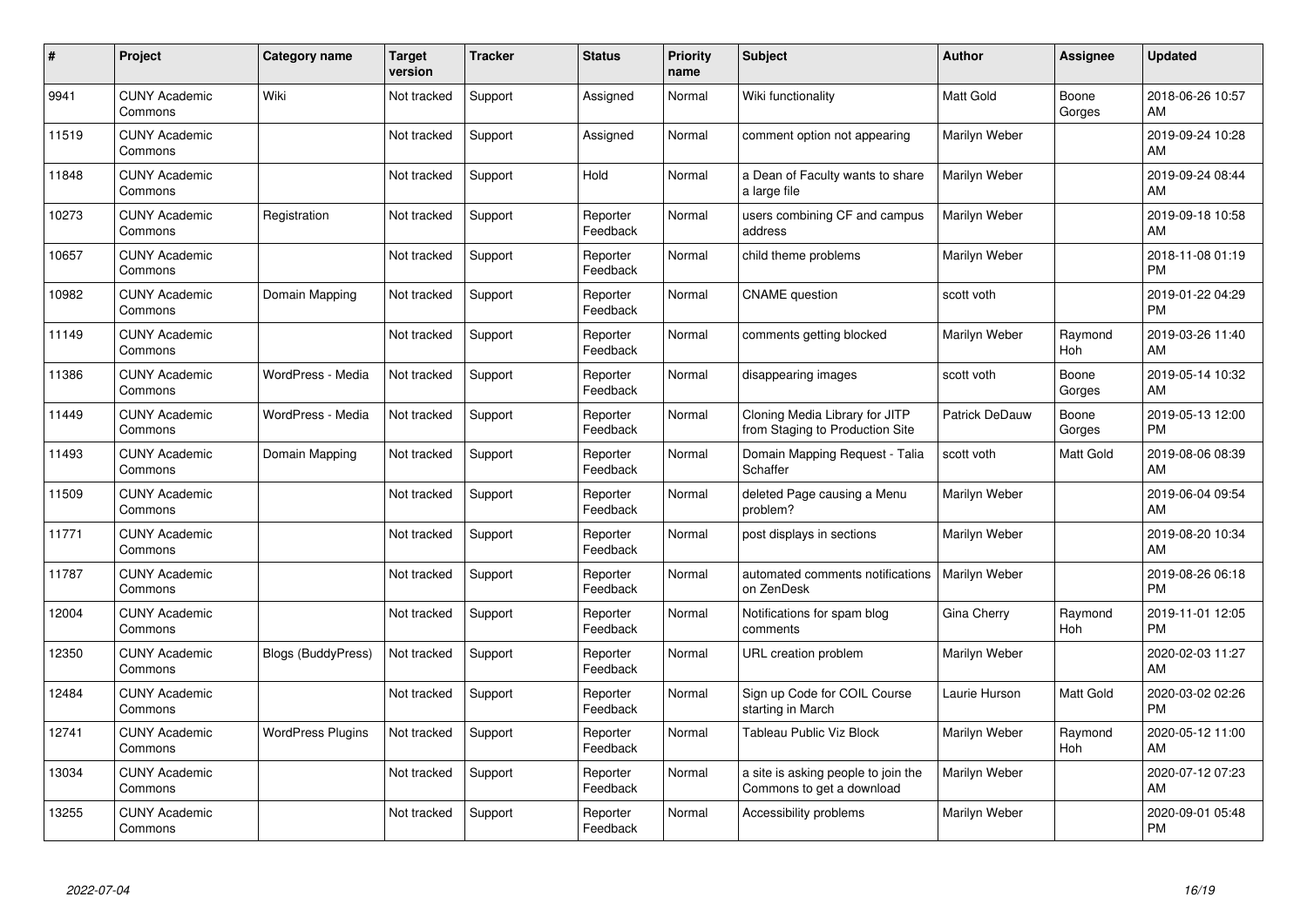| #     | Project                         | <b>Category name</b> | <b>Target</b><br>version | <b>Tracker</b> | <b>Status</b>        | <b>Priority</b><br>name | <b>Subject</b>                                                      | <b>Author</b>    | <b>Assignee</b>    | <b>Updated</b>                |
|-------|---------------------------------|----------------------|--------------------------|----------------|----------------------|-------------------------|---------------------------------------------------------------------|------------------|--------------------|-------------------------------|
| 13975 | <b>CUNY Academic</b><br>Commons | Social Paper         | Not tracked              | Support        | Reporter<br>Feedback | Normal                  | can't approve comments on Social<br>Paper paper                     | Marilyn Weber    |                    | 2021-02-12 09:33<br>AM        |
| 14074 | <b>CUNY Academic</b><br>Commons | WordPress (misc)     | Not tracked              | Support        | Reporter<br>Feedback | Normal                  | page password protection problem                                    | Marilyn Weber    |                    | 2021-03-02 11:03<br>AM        |
| 14398 | <b>CUNY Academic</b><br>Commons |                      | Not tracked              | Support        | Reporter<br>Feedback | Normal                  | Events plug-in notification problem                                 | Marilyn Weber    |                    | 2021-05-11 11:21<br>AM        |
| 14538 | <b>CUNY Academic</b><br>Commons |                      | Not tracked              | Support        | Reporter<br>Feedback | Normal                  | <b>Weebly To Commons</b>                                            | Laurie Hurson    |                    | 2021-09-14 10:47<br>AM        |
| 14842 | <b>CUNY Academic</b><br>Commons |                      | Not tracked              | Support        | Reporter<br>Feedback | Normal                  | Question about widgets and block<br>editor                          | Gina Cherry      |                    | 2021-10-06 03:01<br><b>PM</b> |
| 14900 | <b>CUNY Academic</b><br>Commons |                      | Not tracked              | Support        | Reporter<br>Feedback | Normal                  | previous theme?                                                     | Marilyn Weber    |                    | 2021-10-25 10:31<br>AM        |
| 14983 | <b>CUNY Academic</b><br>Commons | WordPress (misc)     | Not tracked              | Support        | Reporter<br>Feedback | Normal                  | "Read More" tag not working                                         | Rebecca Krisel   | Raymond<br>Hoh     | 2021-11-23 01:17<br><b>PM</b> |
| 15176 | <b>CUNY Academic</b><br>Commons |                      | Not tracked              | Support        | Reporter<br>Feedback | Normal                  | Archiving Q Writing & Old<br>Wordpress Sites on the Commons         | Laurie Hurson    |                    | 2022-02-08 10:28<br>AM        |
| 14994 | <b>CUNY Academic</b><br>Commons | cdev.gc.cuny.edu     | Not tracked              | Support        | In Progress          | Normal                  | Clear Cache on CDEV                                                 | scott voth       | Raymond<br>Hoh     | 2021-12-07 03:51<br><b>PM</b> |
| 3565  | <b>CUNY Academic</b><br>Commons | My Commons           | Not tracked              | Documentation  | New                  | Normal                  | Load Newest inconsistencies                                         | Chris Stein      | scott voth         | 2015-11-09 01:16<br><b>PM</b> |
| 12392 | <b>CUNY Academic</b><br>Commons | Help/Codex           | Not tracked              | Documentation  | New                  | Normal                  | <b>Updates to Common Commons</b><br>Questions on Help Page          | scott voth       | Margaret<br>Galvan | 2020-02-11 10:53<br>AM        |
| 2666  | <b>CUNY Academic</b><br>Commons | About page           | Not tracked              | Documentation  | Assigned             | Normal                  | <b>Update About Text</b>                                            | Chris Stein      | Luke Waltzer       | 2016-03-04 11:19<br>AM        |
| 3524  | <b>CUNY Academic</b><br>Commons | Documentation        | Not tracked              | Documentation  | Assigned             | Normal                  | Post describing all you can do<br>when starting up a new blog/group | Matt Gold        | scott voth         | 2014-10-04 12:56<br><b>PM</b> |
| 8666  | <b>CUNY Academic</b><br>Commons | Teaching             | Not tracked              | Documentation  | Assigned             | Normal                  | Create Teaching on the Commons<br>Resource Page                     | Matt Gold        | Laurie Hurson      | 2019-09-23 03:16<br><b>PM</b> |
| 9015  | <b>CUNY Academic</b><br>Commons | Groups (misc)        | Not tracked              | Outreach       | Assigned             | Normal                  | Email group admins the email<br>addresses of their groups           | Matt Gold        | Matt Gold          | 2018-01-02 09:54<br>AM        |
| 3369  | <b>CUNY Academic</b><br>Commons | Reply By Email       | Not tracked              | Outreach       | Hold                 | Normal                  | Release reply by email to WP<br>plugin directory                    | <b>Matt Gold</b> | Raymond<br>Hoh     | 2016-03-01 12:46<br><b>PM</b> |
| 3506  | <b>CUNY Academic</b><br>Commons | Publicity            | 1.7                      | Publicity      | <b>New</b>           | Normal                  | Prepare 1.7 email messaging                                         | Micki Kaufman    | Micki<br>Kaufman   | 2014-10-01 12:36<br><b>PM</b> |
| 3509  | <b>CUNY Academic</b><br>Commons | Publicity            | 1.7                      | Publicity      | <b>New</b>           | Normal                  | Create 1.7 digital signage imagery                                  | Micki Kaufman    | Marilyn<br>Weber   | 2014-10-01 12:40<br><b>PM</b> |
| 3510  | <b>CUNY Academic</b><br>Commons | Publicity            | 1.7                      | Publicity      | Assigned             | Normal                  | Post on the News Blog re: 'My<br>Commons'                           | Micki Kaufman    | Sarah<br>Morgano   | 2014-10-15 11:18<br>AM        |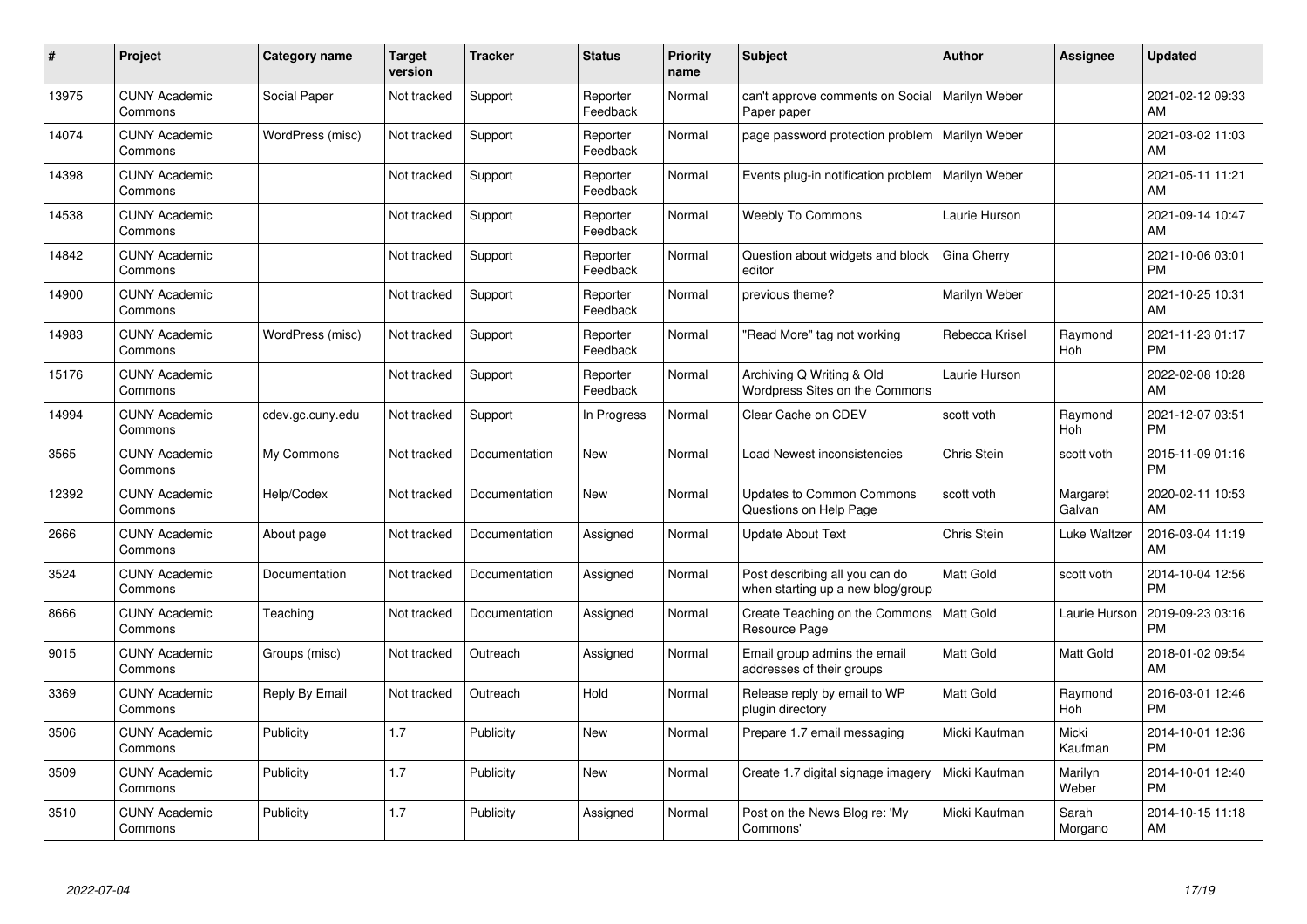| #     | <b>Project</b>                  | Category name           | <b>Target</b><br>version | <b>Tracker</b> | <b>Status</b>        | <b>Priority</b><br>name | <b>Subject</b>                                                                       | <b>Author</b>           | Assignee            | <b>Updated</b>                |
|-------|---------------------------------|-------------------------|--------------------------|----------------|----------------------|-------------------------|--------------------------------------------------------------------------------------|-------------------------|---------------------|-------------------------------|
| 3511  | <b>CUNY Academic</b><br>Commons | Publicity               | 1.7                      | Publicity      | Assigned             | Normal                  | Social media for 1.7                                                                 | Micki Kaufman           | Sarah<br>Morgano    | 2014-10-14 03:32<br><b>PM</b> |
| 6014  | <b>CUNY Academic</b><br>Commons | Publicity               | Future<br>release        | Publicity      | Reporter<br>Feedback | Normal                  | Google search listing                                                                | <b>Matt Gold</b>        | Boone<br>Gorges     | 2016-09-21 03:48<br><b>PM</b> |
| 5298  | <b>CUNY Academic</b><br>Commons |                         | Not tracked              | Publicity      | New                  | Normal                  | Survey Pop-Up Text                                                                   | Samantha Raddatz        | Samantha<br>Raddatz | 2016-03-22 12:27<br><b>PM</b> |
| 6665  | <b>CUNY Academic</b><br>Commons |                         | Not tracked              | Publicity      | <b>New</b>           | Normal                  | Dead Link in 1.10 announcement<br>post                                               | Paige Dupont            | Stephen Real        | 2016-12-01 03:11<br><b>PM</b> |
| 11393 | <b>CUNY Academic</b><br>Commons |                         | Not tracked              | Publicity      | <b>New</b>           | Normal                  | After 1.15 release, ceate a hero<br>slide and post about adding a site<br>to a group | scott voth              | Patrick<br>Sweeney  | 2019-05-14 10:32<br>AM        |
| 14475 | <b>CUNY Academic</b><br>Commons |                         | Not tracked              | Publicity      | <b>New</b>           | Normal                  | OER Showcase Page                                                                    | Laurie Hurson           | Laurie Hurson       | 2021-09-14 10:46<br>AM        |
| 2612  | <b>CUNY Academic</b><br>Commons |                         | Not tracked              | Publicity      | Assigned             | Normal                  | Pinterest site for the Commons                                                       | local admin             | Sarah<br>Morgano    | 2016-03-04 11:19<br>AM        |
| 14504 | <b>CUNY Academic</b><br>Commons |                         | Not tracked              | Publicity      | Reporter<br>Feedback | Normal                  | Adding showcases to home page<br>menu                                                | Laurie Hurson           | Boone<br>Gorges     | 2022-01-19 03:26<br><b>PM</b> |
| 10439 | <b>CUNY Academic</b><br>Commons | Design                  | 2.1.0                    | Design/UX      | <b>New</b>           | Normal                  | Create Style Guide for Commons                                                       | Sonja Leix              | Sara Cannon         | 2022-06-28 01:43<br><b>PM</b> |
| 3059  | <b>CUNY Academic</b><br>Commons | Group Forums            | Future<br>release        | Design/UX      | <b>New</b>           | Normal                  | Forum Post Permissable Content<br><b>Explanatory Text</b>                            | Chris Stein             | Chris Stein         | 2015-04-02 11:27<br>AM        |
| 4222  | <b>CUNY Academic</b><br>Commons | User Experience         | Future<br>release        | Design/UX      | New                  | Normal                  | Add information to 'Delete<br>Account' page                                          | Samantha Raddatz        | scott voth          | 2015-06-26 11:35<br>AM        |
| 4225  | <b>CUNY Academic</b><br>Commons | DiRT Integration        | Future<br>release        | Design/UX      | <b>New</b>           | Normal                  | Add information to DIRT page (in<br>Create a Group)                                  | Samantha Raddatz        | Matt Gold           | 2015-06-26 03:14<br><b>PM</b> |
| 4226  | <b>CUNY Academic</b><br>Commons | <b>BuddyPress Docs</b>  | Future<br>release        | Design/UX      | <b>New</b>           | Normal                  | Add option to connect a Doc with<br>a Group                                          | Samantha Raddatz        | Samantha<br>Raddatz | 2015-09-09 04:08<br><b>PM</b> |
| 4253  | <b>CUNY Academic</b><br>Commons | <b>Public Portfolio</b> | Future<br>release        | Design/UX      | <b>New</b>           | Normal                  | Encourage users to add portfolio<br>content                                          | Samantha Raddatz        | Samantha<br>Raddatz | 2015-07-07 11:32<br>AM        |
| 4592  | <b>CUNY Academic</b><br>Commons | Events                  | Future<br>release        | Design/UX      | <b>New</b>           | Normal                  | Event Creation - Venue Dropdown<br>Slow                                              | Samantha Raddatz        | Boone<br>Gorges     | 2015-09-14 04:56<br><b>PM</b> |
| 4622  | <b>CUNY Academic</b><br>Commons | <b>Public Portfolio</b> | Future<br>release        | Design/UX      | <b>New</b>           | Normal                  | <b>Profile Visibility Settings</b>                                                   | Samantha Raddatz        | Samantha<br>Raddatz | 2015-09-21 12:18<br><b>PM</b> |
| 5182  | <b>CUNY Academic</b><br>Commons | Social Paper            | Future<br>release        | Design/UX      | <b>New</b>           | Normal                  | "Publishing" a private paper on<br>social paper?                                     | Raffi<br>Khatchadourian | Boone<br>Gorges     | 2016-10-13 04:12<br><b>PM</b> |
| 5183  | <b>CUNY Academic</b><br>Commons | Social Paper            | Future<br>release        | Design/UX      | New                  | Normal                  | Creating a new paper when<br>viewing an existing paper                               | Raffi<br>Khatchadourian | Samantha<br>Raddatz | 2016-02-02 12:09<br><b>PM</b> |
| 7624  | <b>CUNY Academic</b><br>Commons | BuddyPress (misc)       | Future<br>release        | Design/UX      | <b>New</b>           | Normal                  | <b>BP</b> Notifications                                                              | Luke Waltzer            | Paige Dupont        | 2017-02-08 10:43<br><b>PM</b> |